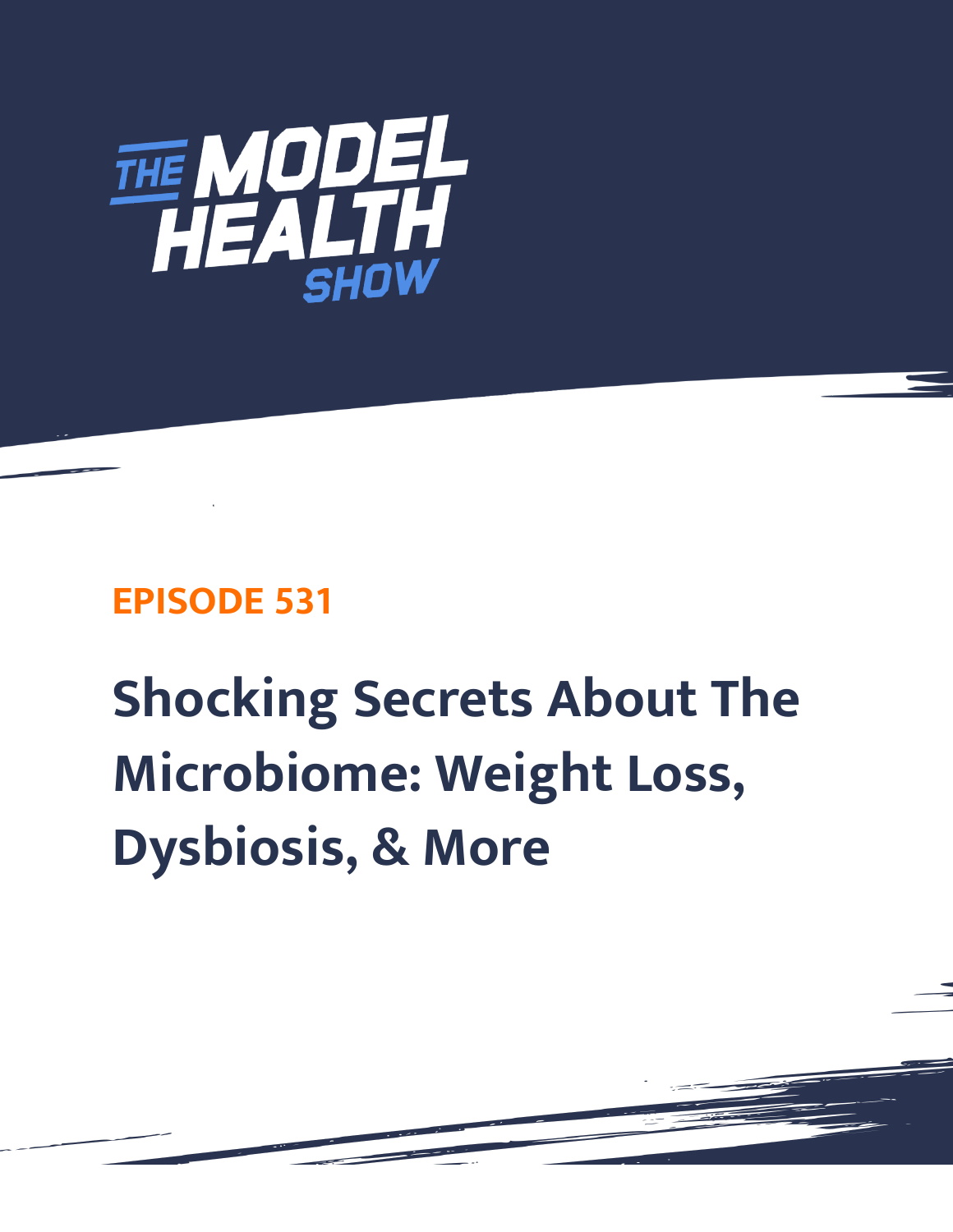### **You are now listening to The Model Health Show with Shawn Stevenson. For more, visit themodelhealthshow.com.**

**SHAWN STEVENSON:** Welcome to the Model Health Show, this is fitness and nutrition expert, Shawn Stevenson, and I'm so grateful for you tuning in with me today. Many people regard this as the final frontier of health and medicine. Today we're going to be taking a deep dive into the universe of the microbiome and we're going to seek out counsel from some of the greatest minds and some of the most distinguished experts in the world in this field. So, this is something for us to really lock our attention in on, because as you're going to discover, our microbiome has a massive impact on everything from our immune function to our metabolism. So, this is going to be absolutely packed with insights about how this system, how this miraculous system of ours actually works, and some of the real practical things that we can do to fortify the health of our microbiome.

Now, before we get to our first expert, I've got to let you in on a little secret. One of the biggest things disrupting the health of our microbiome is something called dysbiosis. This is a condition where opportunistic or pathogenic bacteria begin to alter and shift the ratio to where they become more dominant in our gastrointestinal tract, causing a myriad of different health issues. So, gut dysbiosis can hourly cause gut-related symptoms, gas, bloating, pain, things of the like, but they can also have larger ramifications and often do, linked to autoimmune conditions, linked to issues with our cognitive function and so much more. So, this is a serious issue for us to really consider, and the biggest piece that we really need to focus on is removing the cause of the dysbiosis, and of course, adding in intervention, simple things that can help to fortify our gut health and support a healthy diversity of our micro-flora.

One of the things that I do specifically for that purpose is to make sure that I utilize something featured in a peer review journal, Nature Communications, and they uncovered that there's a unique compound called theabrownin, alright? Theabrownin, this might sound like your second-grade teacher's name, Thea Brown, Ms. Thea, Ms, Thea... Ms, Brown. Theabrownin, this is a compound uniquely found in this traditional ferment tea called Pu-erh, and it has some remarkable effects on our microbiome. The researchers found that theabrownin positively alters our gut microbiota and directly reduces excessive hepatic fat and also reduces lipogenesis, which means the creation of new fat. Another peer review study, this one was published in the Journal of Agriculture and Food Chemistry, found that Pu-erh may be able to reverse gut dysbiosis by dramatically reducing ratios of potentially harmful bacteria and increasing ratios of beneficial bacteria.

This tea is truly remarkable, but as with everything, the quality and the sourcing always matters, and today it matters more than ever. With its concentration of polyphenols, this tea [is absolutely remarkable for gut health and for supporting our gut flora, healthy ratios of gut](https://themodelhealthshow.com/microbiome-weight-loss/) 

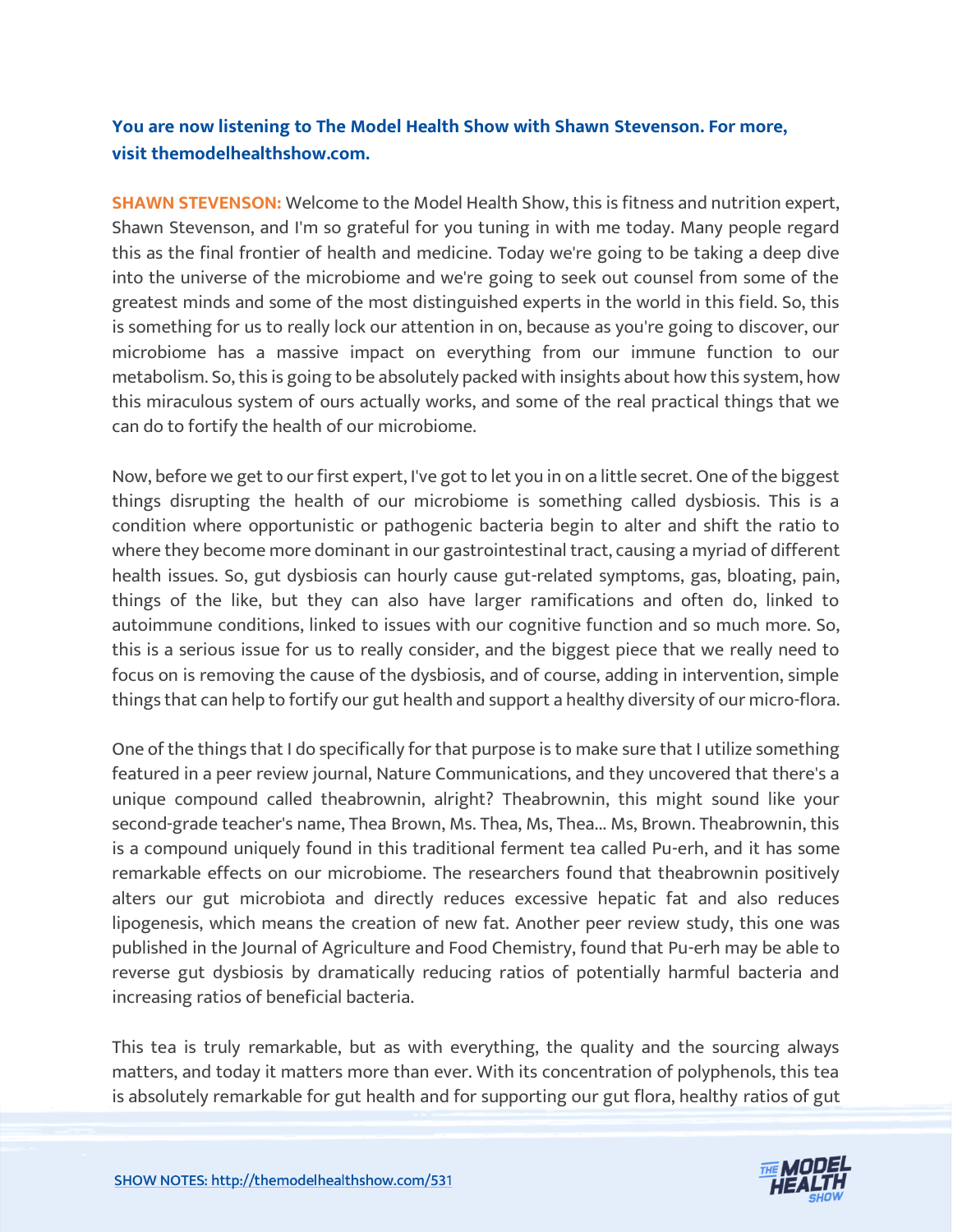flora. But here's the key. The only tea that I use uses a patented cold extraction technology, extracting these bioactive compounds like polyphenols for up to eight hours using low to cold temperatures to really retain a lot of these compounds, so we get the maximum benefit. Now, this is a patented cold extraction technology, and here's the most important part, this company does something that most companies do not do, be it a tea company or otherwise. They do a triple toxin screening for one of the highest levels of purity, they're testing for pesticides, heavy metals and toxic molds that are common in teas, and most folks have no idea about this when they're seeking to get some of these benefits, but then they're getting nefarious compounds along with the healthy tea that they're trying to get.

I avoid all of that, and what I love most is that it's wild harvested, so it is absolutely teeming with these bio-active compounds, micronutrients, and what I'm talking about is the fermented Pu-erh from Pique Tea. Go to piquetea.com/model. That's P-I-Q-U-E-T-E-A.com/model, use the code MODEL at check out, and you get an exclusive 10% off for the Model Health Show audience. That's exclusive for us. It's the first time that they made a 10% discount available that you get for a lifetime every time you go to piquetea.com/model and use the code MODEL. Pu-erh is phenomenal. Their macha is just out of this world as well. Pop over there, check them out. Take advantage of this incredible Pu-erh for supporting a healthy microbiome, reducing gut dysbiosis. It's one of the things getting backed by real, peer-reviewed evidence, and you have access to this at piquetea.com/model. And on that note, let's get to our Apple Podcast review of the week.

**ITUNES REVIEW:** Another five-star review titled "Listen to this show, you'll love it!" by DooDoo DD. "Shawn, I'd never write reviews on anything, but your show is so good that I had to. I love it! So informative and so many life hacks that they're easy to put into your life right after listening. You talked on an episode about trying to be 1% better every day, using that compound interest to change your life and truly, your show helps me do that. Appreciate what you're doing."

**SHAWN STEVENSON:** Awesome, thank you so much for leaving me that review over on Apple podcast. That put a huge smile on my face, I appreciate it so much, and if you get to do so, please pop over to Apple Podcast and leave a review for the Model Health Show, and on that note, let's get to our topic of the day. Today we have a compilation of expert insights and advice on all things microbiome and who you're going to hear from up first is the incredible New York Times bestselling author, Dr. Steven Gundry.

Steven Gundry is a former cardiac surgeon and currently runs his world-renowned clinic in Loma Linda, investigating the impact on diet and health, and he is an absolute superstar, and Dr. Gundry actually pioneered infant heart transplant surgery back in the early '90s he was doing this work, and he's really made this major shift over to being an expert, one of the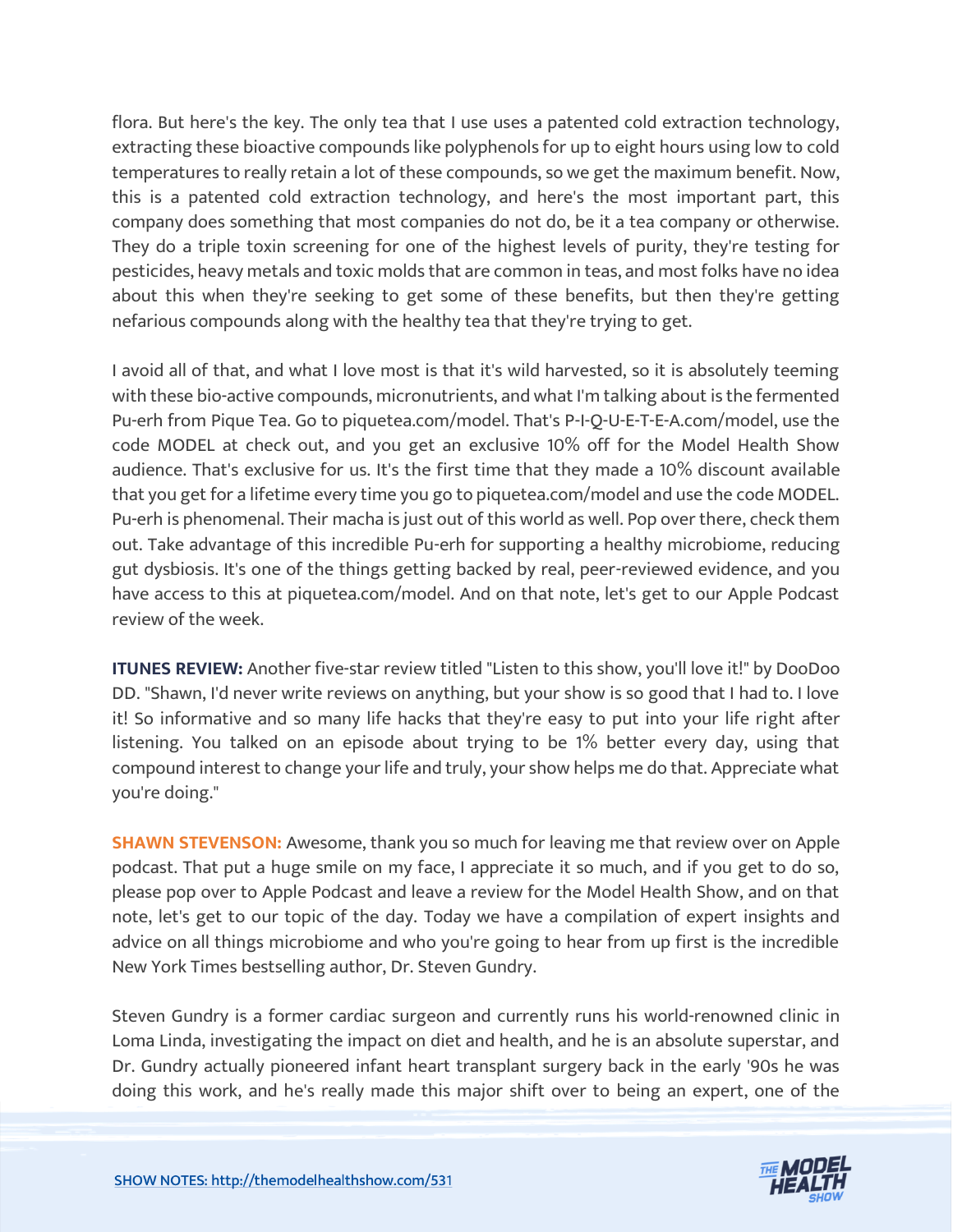foremost experts in the world on the microbiome. And several of his New York Times bestselling books include The Plant Paradox, and also The Longevity Paradox. And here in this clip he's going to be sharing some insights with you about the recent discovery of our microbial genes, and also the surprising impact our microbes have on longevity, and some things that could be slowly destroying our microbiome. So, let's jump into this clip from the amazing Dr. Steven Gundry.

**DR. STEVEN GUNDRY:** Yeah, interestingly enough, 11 years ago, I wrote my first book called Dr. Gundry's Diet Evolution, and the subtitle was, "Turn off the genes that are killing you," and back in those days, we didn't know really anything about the microbiome, the bugs that live in us and on us, and I thought that it was actually our human genes that were controlling our fate. Fast-forward for this book, and the reason that book was called Dr. Gundry's Diet Evolution is because my thoughts have evolved, and quite frankly, if you're spouting the same thing, you said 10 years ago, I probably don't want to listen to you.

**SHAWN STEVENSON: Right, it's probably broken.** 

**DR. STEVEN GUNDRY:** Yeah, it's guess what? Time marches on and research marches on. So, the fascinating thing is that our genes really have very little to do with what's going to happen to us. Huge NIH study recently published, that you're aware of, showed that of everything that's going to happen to us in longevity and diseases, our genes have only about 8% effect on what's going to happen to you and me. So that means 92% of the genes that are going to have an effect on you aren't yours or mine. They're actually our microbiome. So, we have trillions and trillions and trillions and trillions of bacteria, viruses, worms, protozoa in us and on us, and even though they have fewer genes per little bacteria than you and me, because there's so many of them, the microbiome actually has well over 260 times more genetic material than you and me.

And what's really cool, I learned this from a professor of microbiology in Paris a few years ago, and he thought, and I actually subscribed to his theory, that because what this huge resource of, if you will, computing power of genetic material that lives in our microbiome that reproduces constantly, he believed, and I back him up, that we uploaded most of our information processing. Just like we upload our information processing to the cloud, we uploaded or downloaded to our bacterial cloud because they've got more computing power, and it sounds kind of far out there, do-do-do-do... But I think he's right, because we now know that the bacteria within us actually control our fate. And it's really hard for a smart person to say, "Oh, come on now, these little one-cell organisms are going to control me?" But in fact, it's actually true because this is their home, and I like to tell people... You can get people to understand that we're basically a condominium for bugs, and this is their home.

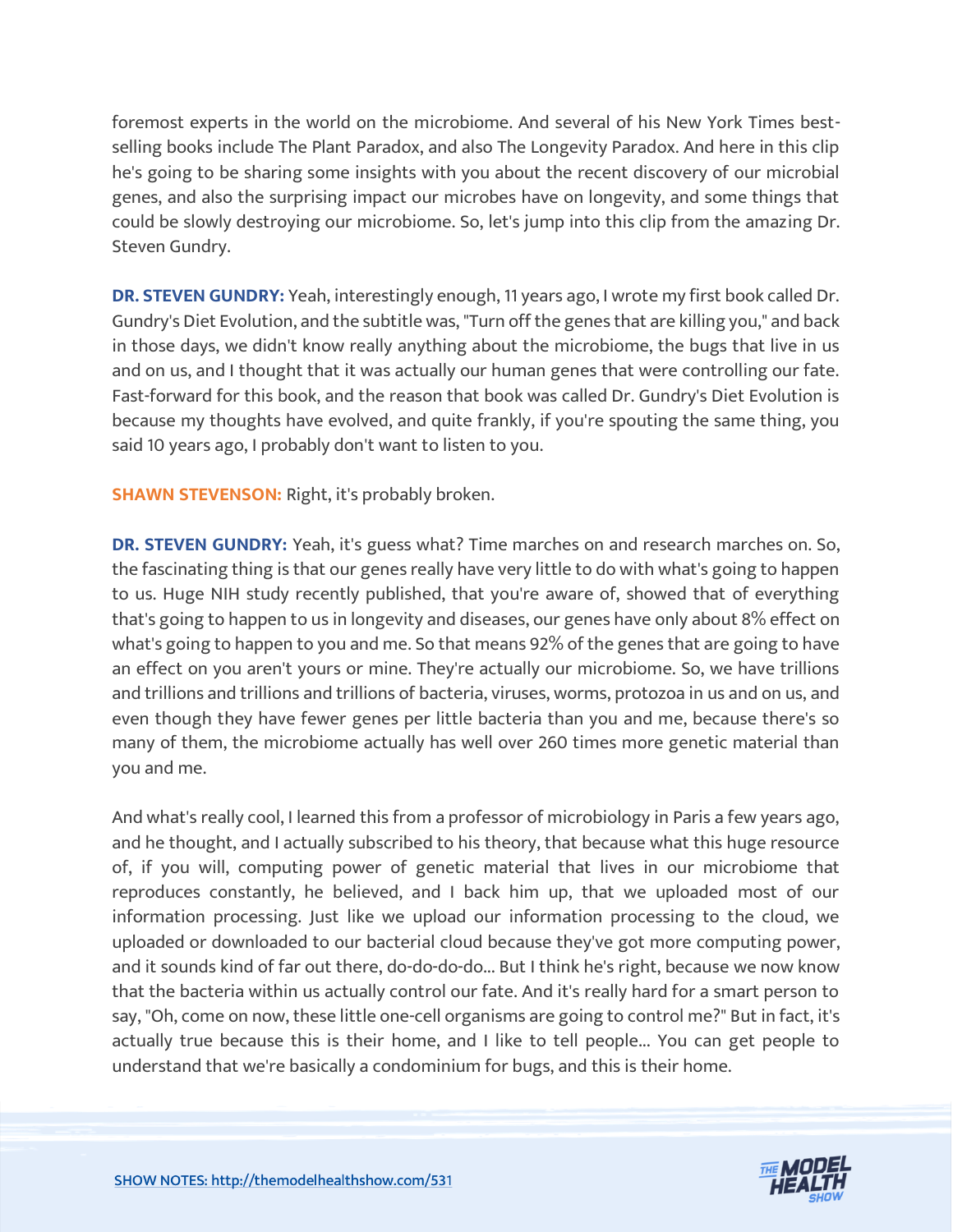And they're actually living in us at our request, and if we keep their home good, they'll keep us well, because quite frankly, if we're doing well, they'll have a great home the rest of their lives. And we'll probably get into this, but the amazing thing is you can take people who are 105 years old, very much like Edith Morrey, who are doing well, and look at their microbiome, which has been done, and compare that to the microbiome of 30-year-olds, and the 30-year-olds who are doing well will have the same microbiome as the 105-year-olds that are doing well. And it turns out most people when they... If they get to that age, have to have a youthful microbiome, or they're never going to get there.

**SHAWN STEVENSON:** So fascinating. And you talk about some of the studies that found that as folks are progressing nowadays, the average person, some of these species of bacteria, viruses, they're going extinct or becoming endangered in their microbiome. You don't see the same kind of cascade that you would see in somebody who's actually living a long time.

**DR. STEVEN GUNDRY:** Yeah, that's exactly right. So, it's this... Normally, we have this incredible rainforest of an ecology in our gut, and this rainforest... In a rainforest maybe there's 10,000 different species of plants and critters and bugs and every one of them is dependent on the other. So, we have an intense rainforest of bugs in our gut, and it turns out that that diversity, the same thing that makes a rainforest, has to exist in our gut and without that diversity, we're not going to make it very long. And what's happened, as you know, is that we pretty much throw napalm on our rainforest almost every day by the things we eat, the way our animals have been fed, the use of antibiotics, we could go on and on, glyphosate roundup. And so, it's no wonder that we may be living chronologically older, but in fact, as you started the show, our health span is actually decreasing dramatically.

The number of good years we have is going down and down and down. In fact, my generation, the baby boomers, are sicker on far more medications than our parents were at the same time period and that's actually scary 'cause baby boomers, we figured we were going to live forever and we're sicker than our supposed very sick parents.

**SHAWN STEVENSON:** Yeah. Man, this is so fascinating. And I want to talk more about some of the things that our microbiome does for us that we really don't think about, but first I just want to drive in this point because I remember reading about this almost two decades ago, the Human Genome Project, and we had this idea corn has 30,000 genes, these fruit flies have 20,000, for sure humans, we have 100,000 genes at least or something. We're so complex and dynamic. And then the research is done, and we have maybe 25,000 genes collectively.

**DR. STEVEN GUNDRY:** 20,000. Yeah. 20,000.

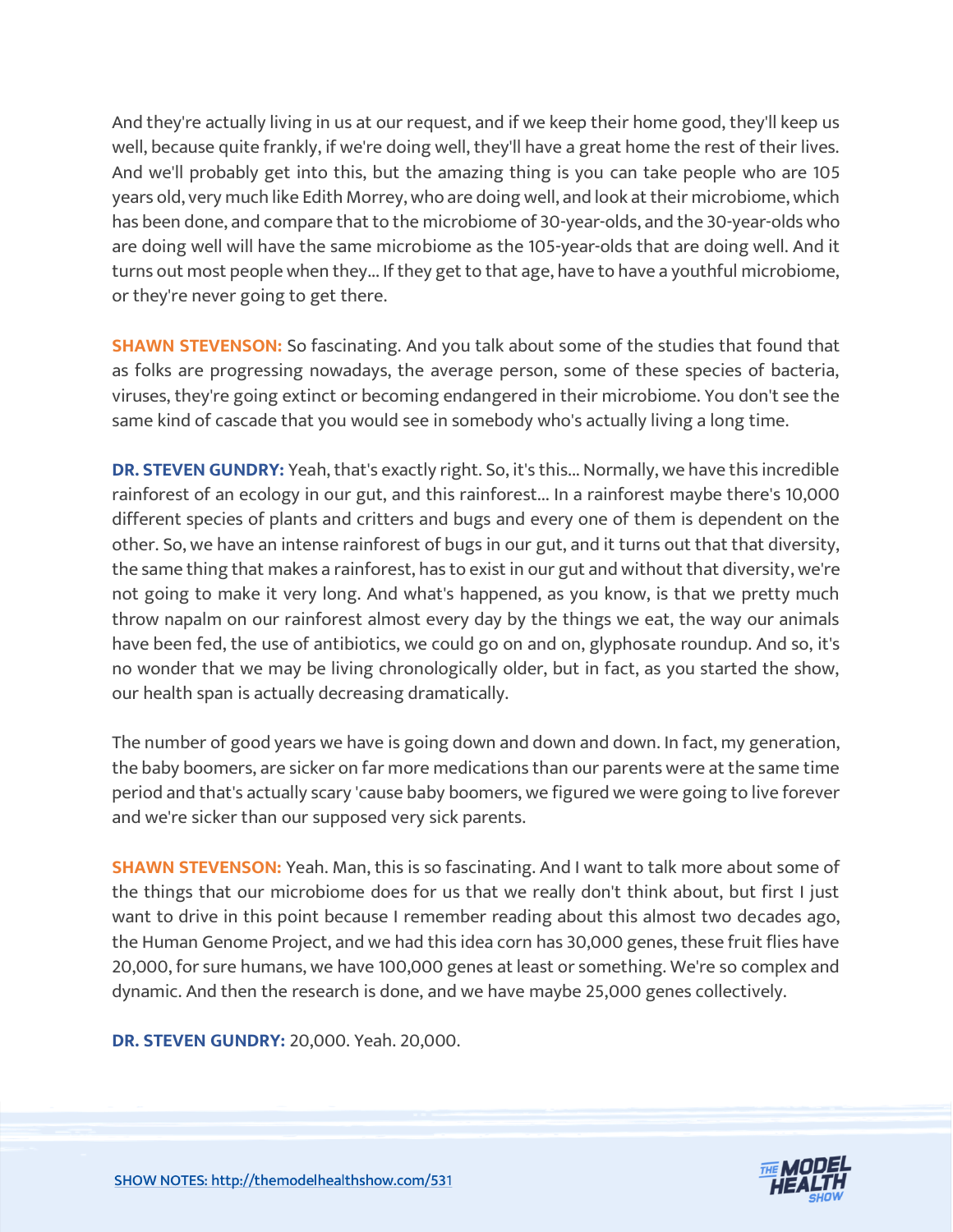**SHAWN STEVENSON:** Right? Insane. First of all, we know that about two-thirds of those genes we can influence right off the bat with our lifestyle, these epigenetic influences, but my question is, what makes us so different? What makes us so diverse versus corn, which you would think doesn't have as much genetic information as we do?

**DR. STEVEN GUNDRY:** Yeah. Corn literally has far more genes than human beings. They have about 30,000 genes, and even the water flea, Daphnia, has more genes than humans. So, we actually are really fairly poorly equipped with genes, but what's fascinating is, again, we've traded our lack of genes in exchange for huge amounts of genes in our microbiome. And there's even one paper that I cite, which is fascinating. You can actually trace now from stool sample DNA of bacteria the immediate time, when humans split off from the lines of great apes that became chimps and gorillas and it was actually the change in the microbiome that actually determine that you and I are humans and not other great apes and you can actually now because the DNA is still intact in stools that have been fossilized, you can actually now detect that we're different because our microbiome changed and that is what made us unique.

**SHAWN STEVENSON:** Incredible.

**DR. STEVEN GUNDRY:** Yeah. It's like, "What?"

**SHAWN STEVENSON:** Yeah. It's so, so fascinating. It's so crazy one of the things you talk about and lovingly, affectionately calling these microbes our gut buddies and so I want to talk about some of the roles that they play for us because one of the things, for example, which I had no idea about for many years, they make vitamins and minerals in us for us and there's other kind of symbiotic things they do. So, let's talk some about that.

**DR. STEVEN GUNDRY:** Yeah, that's true. Without really your microbiome, a lot of the vitamins that we take for granted would never be absorbed or even manufactured in the first place. But what's really fascinating is we knew for many years that the gut was the source of a lot of important hormones that affect our brain, our mood, serotonin for instance, melatonin for instance, and we thought for years that this was produced by cells lining the gut, but we're now beginning to realize that these actual hormones are produced by our gut microbiome and you've got to have the right mixture of bugs to actually transform basic building blocks into, for instance, serotonin, which is the feel-good hormone.

So, if you've got bad bugs or gang members living there, they have no interest or ability to make these hormones. So, it's no wonder that if you've got a bunch of gang members in your gut rather than what I call gut buddies that you're angry, that you're moody, that you're anxious because that's actually a reflection of this really bad neighborhood that's living in you. And the other amazing thing is that they can actually control your food appetite. They can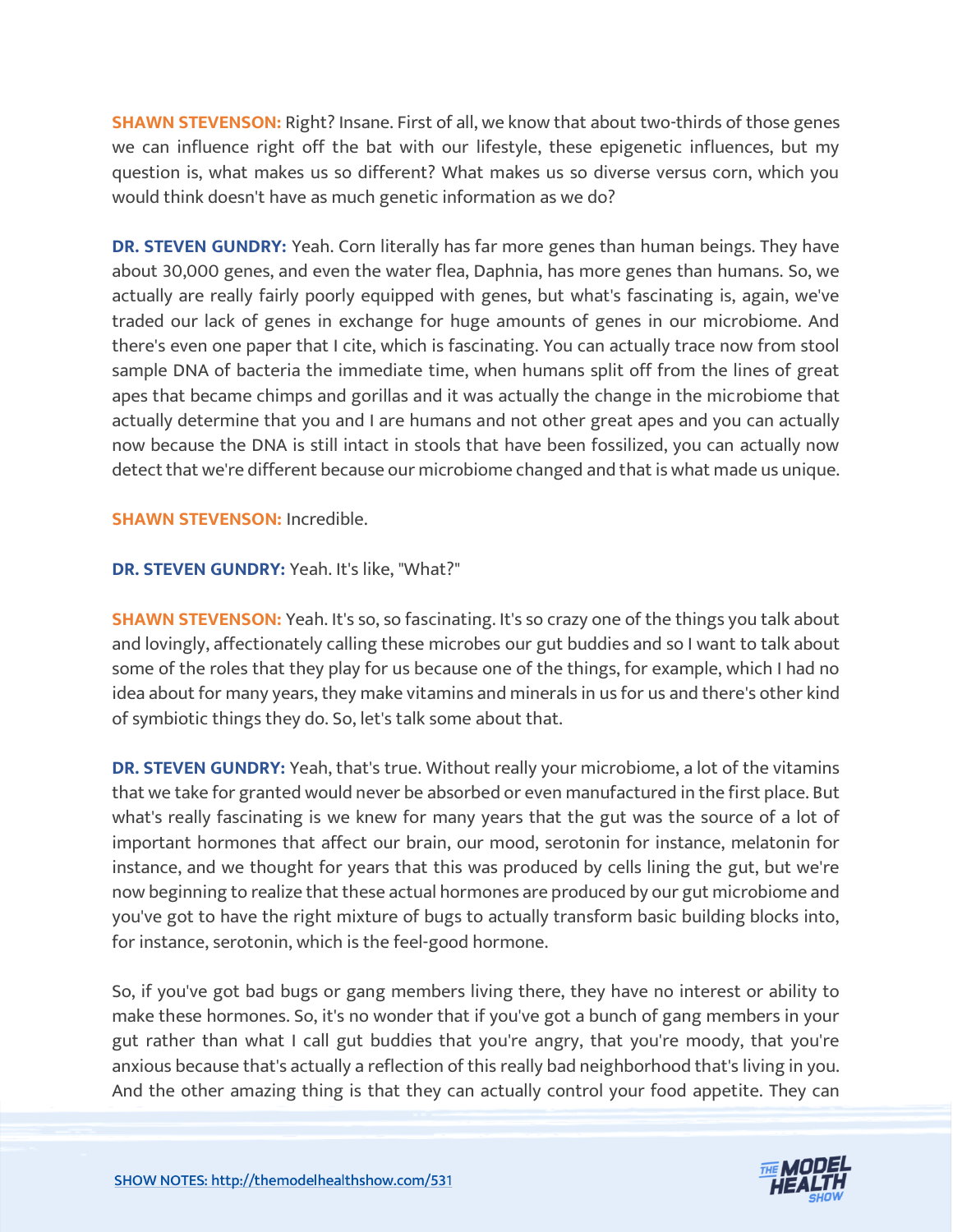control what food you seek out and the gang members actually tell you to want simple sugars and saturated fats. That's what they live on. They actually can't live on complex carbohydrates, on resistant starches. The gut buddies love those, but the gang members, they can't live. So, the amazing thing is even obese people don't realize that I talk about in the book that the type of gut bacteria that you have determines whether you're going to be fat or thin no matter how many calories you actually eat.

There's now really cool research, that bacteria that live in the small intestine... Most people aren't aware that most of the gut microbiome research is done on colon bacteria, the stuff that lives in your large intestine. But years ago, I got focused on the small intestine, is kind of the forgotten area. Because most of the food nutrients that we absorb come out of the small intestine. And now some really ground-breaking research has shown that depending on the bacteria you have in your small intestine, bacteria are capable of extracting more calories from the food you eat and putting it into you, if they're bad bugs. If they don't exist, those calories don't go into you.

So, the old idea of calorie in calorie out is so flawed because it never took into account what the bacteria were doing with those calories. And as I talk about it in the Plant Paradox and again in the Longevity Paradox, you can actually do fecal transplants of fat bacteria into skinny mice. And there's one example of a skinny woman that I talk about in the Plant Paradox, who got a fecal transplant from a cousin who was overweight. And she was a skinny marathoner. And this woman gained 30 pounds without changing her diet. Because now all of a sudden, she had bacteria that were capable of extracting more calories and putting it into her without changing her lifestyle, just changing bacteria.

**SHAWN STEVENSON:** Again, blowing my mind out of my head. It's just so crazy. Of course, I went to a traditional university. And this was a thing that was drilled into us. If you want your patients to lose weight, have them to basically burn more than they're taking in. End of story. And it just simply is not like that. So many people have suffered and struggled doing that same thing and not understanding what's at the core of this conversation. There's so much I want to talk to you about. This is one study direct from your book. This was published in Nature, The journal, Nature. The make-up of an individual's gut bacteria was a better predictor of many health outcomes including blood glucose level and obesity. These things were better predictors than their genetics. And in other words, you have a better chance of sharing the same health conditions as your roommate or your spouse than your biological parents. And that's not because of luck or coincidence. It's because you have a similar gut bugs.

**DR. STEVEN GUNDRY:** Yeah, that's absolutely true. I was taught, of course, take a good family history. Because if your father had coronary artery disease or if your mother was a diabetic or if somebody had cancer, then there was a strong prediction that you would inherit that. No, it

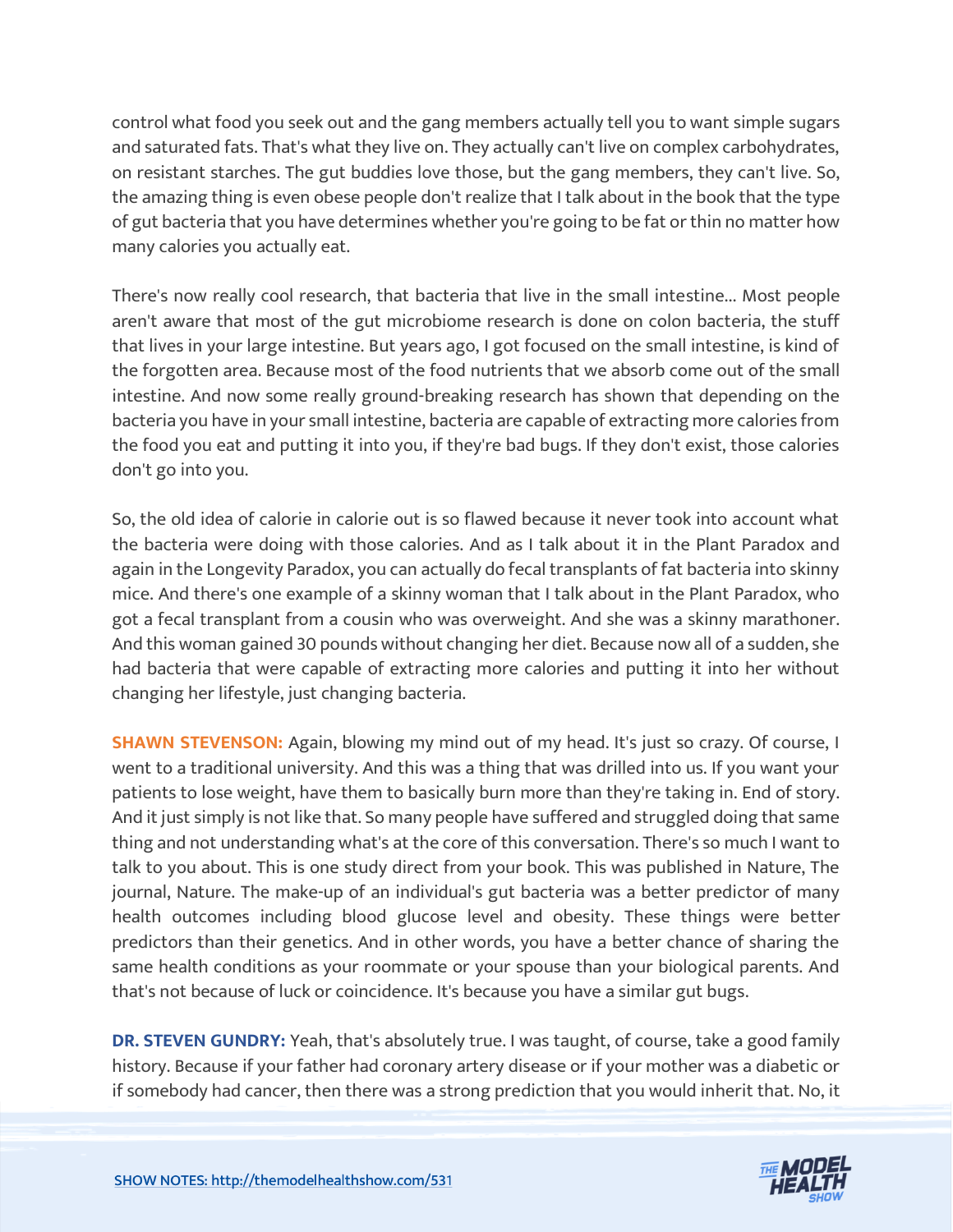turns out when I take a family history, what I want to know is what were you taught to eat? What were you eating in the home? Because we now know that people who eat together actually share the same microbiome. And people who co-mingle share the same microbiome. And it's like the Nature study shows, it's your microbiome makeup that determines whether you're going to be obese. It determines whether you're going to be a diabetic. And quite frankly, probably determines whether you're going to get cancer.

**SHAWN STEVENSON:** Wow. Please hear this. This is so fascinating and so true. This is something that's been overlooked long enough.

**DR. STEVEN GUNDRY:** And what's so empowering about this information is you are not destined by your genes to have an outcome of your parents or your grandparents. You can change at any time into a totally different home for your microbiome. Though, you give them what they want, promote diversity of that microbiome by your food selection, and they'll totally change your fate. And that's what's so really cool. I changed my fate when I was 50 years old, approximately. And I was following my father's footsteps. Because genetically, I was developing everything that... What had happened to him? And now I have none of those things. I don't know if you know him, I'm almost 20 years older than that now. And you go, "I just changed my microbiome." And they went, "Hey, this is pretty good place to live. And we're going to kick out the squatters and the gang members, and spruce up the place. You got good bones here." Yeah.

**SHAWN STEVENSON:** Spruce it up.

**DR. STEVEN GUNDRY:** Yeah, spruce it up.

**SHAWN STEVENSON:** I love this. So, I want to talk about, obviously, some of the action steps that we can take. And there's so much in the book, guys. But before we get to some action steps, it's really... And this is just my professional opinion as well, is removing a lot of the cause. Instead of trying to do more stuff, let's just remove the things causing the problem in the first place.

**DR. STEVEN GUNDRY: Correct.** 

**SHAWN STEVENSON:** And so, I'd love to talk about some of the things that are damaging our gut buddies, that are just rolling through doing drive-bys, just this crazy stuff. I want to talk about antibiotics really quickly. And then I want to talk about... I definitely want to talk about GMOs. Because it's one of those things where it's not a big deal. But you articulated it in such a way that it's just like, "That's why it matters." So, let's talk about antibiotics, then GMOs.

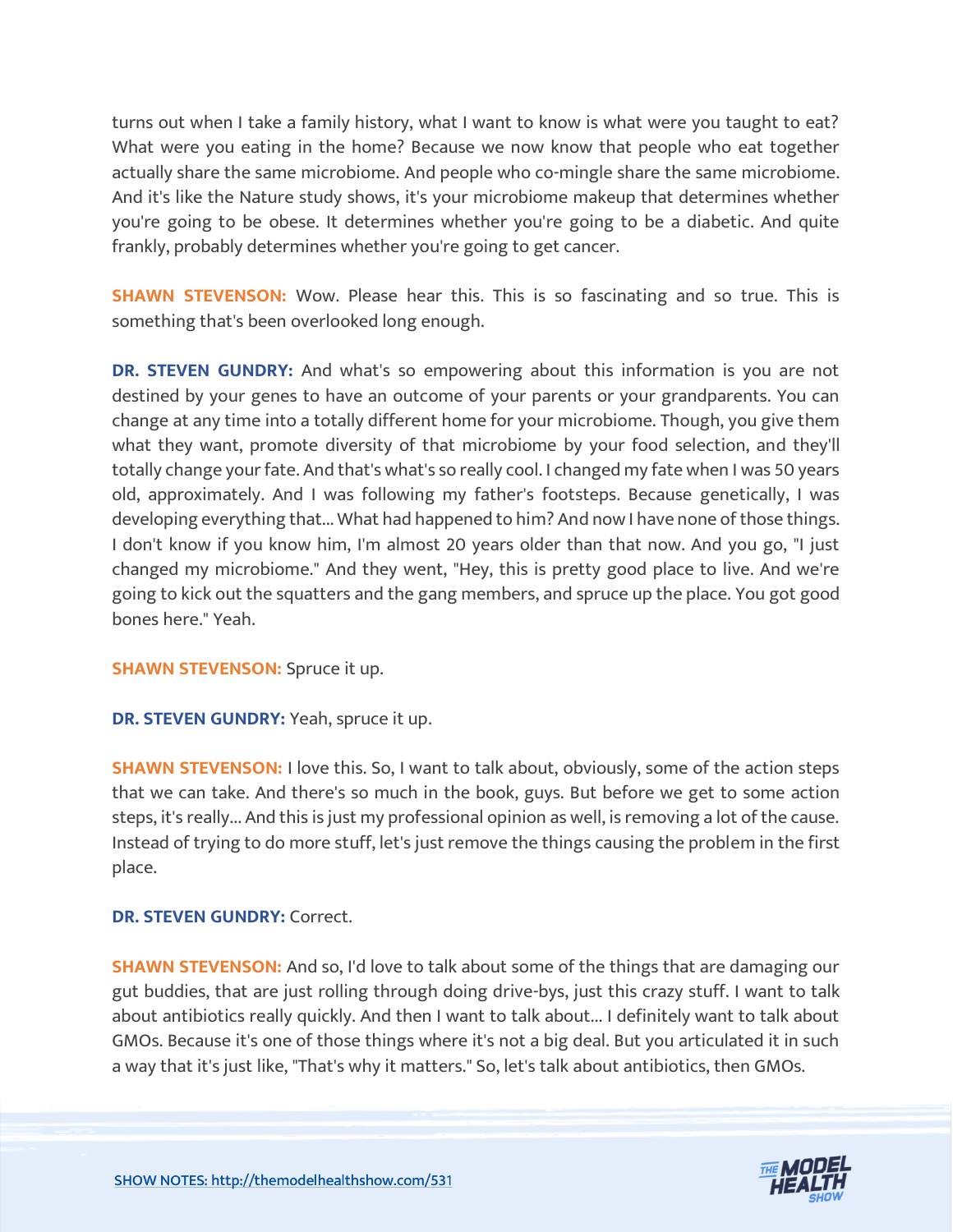**DR. STEVEN GUNDRY:** Okay, so antibiotics. Broad-spectrum antibiotics came out actually in the mid-70s, mid-late 70s, when I was in medical school. And these were miraculous. Because before, we had to figure out what bacteria was causing an infection and then select an antibiotic that would work against that bacteria. And it was very time-consuming. And sometimes you never did figure it out. Well, when broad-spectrum antibiotics came out, it was a miracle because we didn't have to know what the bacteria was. We just gave you basically napalm. And it killed everything. Now, we were naive to think that it didn't kill everything in our gut. And so for the last almost 40 years now, we give broad-spectrum antibiotics just for anything, mostly for viruses, so somebody comes in with a cold or a cough, or bronchitis, most of these are caused by viruses that antibiotics have no effect on, but doctors, because patients are persistent say, "Oh, you know, here's a Cipro, here's Levaquin, your cold will be gone in a week and... "

#### **SHAWN STEVENSON: Yeah, placebo effect.**

**DR. STEVEN GUNDRY:** And there's a very good placebo effect. So this stuff is given away like candy, and that is like blowing napalm on our tropical rainforest, and some of the really scary data that's coming out of UCSF and Stanford, our gut microbiome may not recover for over two years after an initial course of antibiotics, and some people they've actually found only a single species in your gut two years after a course of antibiotics when there should be tens of thousands of species. So, it's just like the fires here in Southern California, people go, well, we'll just plant some new seedlings, and we'll have a forest again. No, it's going to take years and years and years to get that intense ecology of a forest. So just swallowing probiotics is just not going to do the difference.

So please, antibiotics are lifesaving, but we got to save them. But the other thing is, almost all of our animals that we eat, whether they're chickens, beef, pork, lamb, some fish, farm-raised fish are given antibiotics and they were given antibiotics primarily to make them grow faster. And this was discovered years ago by a veterinarian in the Midwest who was giving animals tetracycline, and he said, "Oh my gosh, you know, these animals make... Grow faster and bigger on the same amount of food if I give them a little bit of tetracycline. Wow, this is great news." Well, so the FDA approved antibiotics in animal feed for years and years and years, and only recently have stopped allowing that. So, it makes us grow faster but weak at a little dose of antibiotics every time we have a factory-farmed meat, because a veterinarian is still allowed by the federal government, if it thinks one bird is sick, it can dose the entire flock of 100,000 birds in a warehouse with antibiotics, and guess who pays the veterinarian? The big factory farms. So that's why this stuff still ends up in our food supply.

**SHAWN STEVENSON:** Up next in our microbiome master class compilation, we've got one of my favorite experts and people, Dr. Robynne Chutkan. Dr. Chutkan is a world-renowned

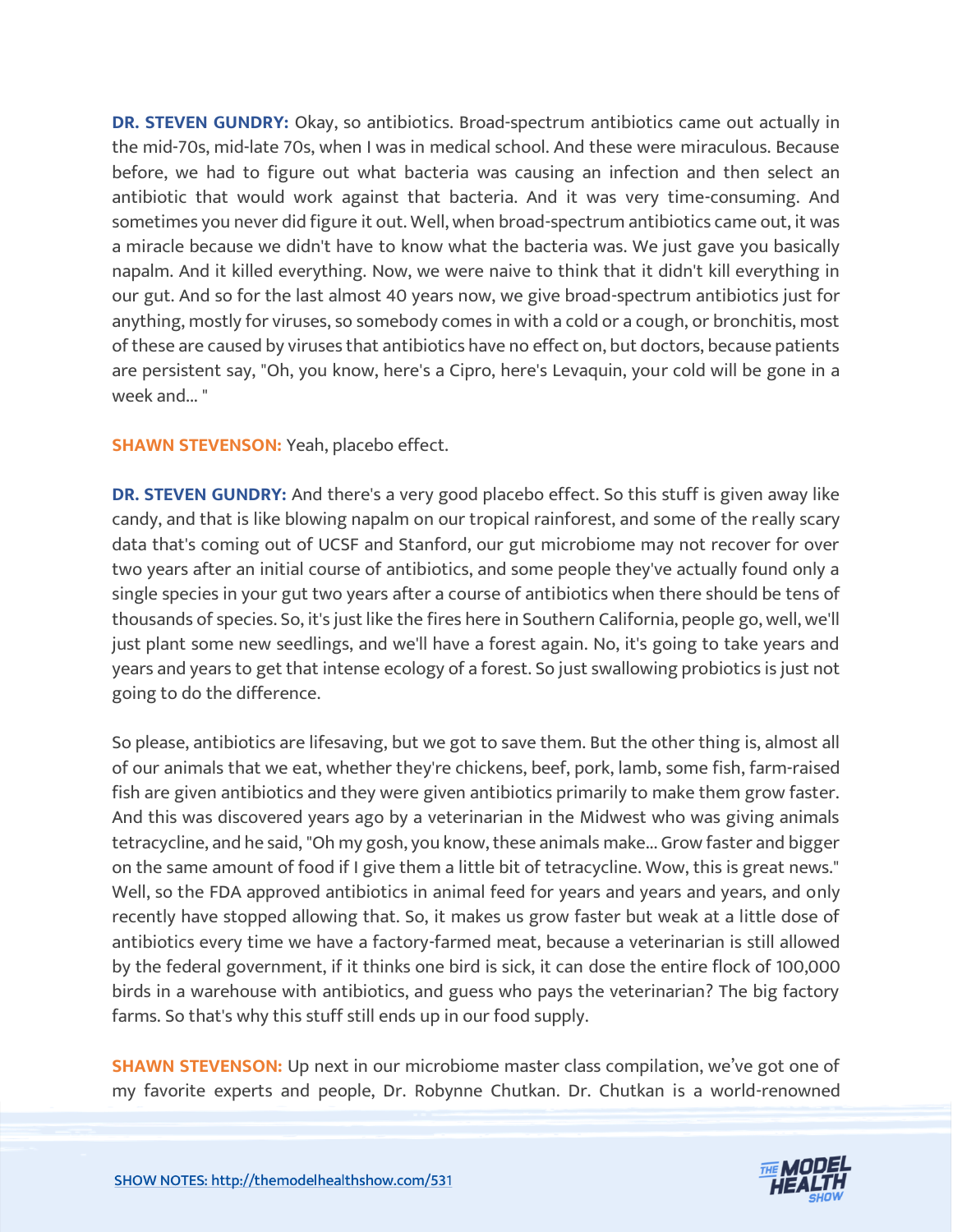gastroenterologist and author of the best-selling books, Gutbliss, The Microbiome Solution, and the Bloat Cure. She received her bachelor's from Yale University, and her medical degree from Columbia College of Physicians and Surgeons, and she completed her fellowship in Gastroenterology at Mount Sinai Hospital in New York. Dr. Chutkan has been on the faculty of Georgetown University Hospital since 1997, and she's also a former board member of the American Society for Gastrointestinal Endoscopy. Dr. Chutkan had been featured on the Today's Show, CBS This Morning, The Doctors, the Dr. Oz Show and so many other major media outlets. And in this clip, she's going to be talking about how common gut targeting drugs are actually exacerbating gut problems and damaging our microbiome, and how reducing sugar and improving hydration can radically improve your microbiome and overall digestive wellness. Let's jump into this clip from the amazing Dr. Robynne Chutkan.

**DR. ROBYNNE CHUTKAN:** And I'll tell you Shawn, I distinctly remember the first time I realized that these drugs that we tend to prescribe like candy were really a problem. It was about 15 years ago at a Food Is Medicine Conference, my friend Gerard Mullin, who's an integrative gastroenterologist at Hopkins, a great guy, he's got some great books out, he started talking about the effect of acid blockers on the gut and the microbiome. And think about it, a dozen years ago, 15 years ago, nobody really knew much about the microbiome, or rather we knew about it, but we didn't know how important it was. And I remember listening to Gerard's lecture and just being riveted and realizing we are actually creating disease with a lot of these drugs. So let me walk you through what happens when you're on an acid blocker, a potent acid blocker like what we call proton pump inhibitors, a little purple pill and others, and keep in mind that these drugs are amongst the most commonly prescribed drugs in the world.

Because when people have acid reflux and they take these drugs, these drugs really very effectively and efficiently block stomach acid, and what that means is you don't get that natural feedback that's so important from your body to tell you that something's wrong. When you're having a Porterhouse steak and mashed potatoes with cheese and a couple of scotches at 10 o'clock at night and you don't feel well, that's a really important sign, that's important feedback that your body is giving you to protect you from doing it over and over again. And so, when you remove that negative feedback, you can really induce some damage, so these drugs block stomach acid virtually 100%. And stomach acid is important for some really big reasons, number one, they provide the ideal pH to digest food. So, when you don't have any stomach acid you get maldigestion where you're really not absorbing and assimilating the nutrients properly.

And we know that because we know people who are on these drugs for years and years, or even sometimes for months can end up with iron deficiency, they can end up malabsorbing fat-soluble vitamins like A, D, E and K. And this can actually lead to osteoporosis and osteopenia and so on. So, this can lead to bone issues because you're not absorbing vitamin D and calcium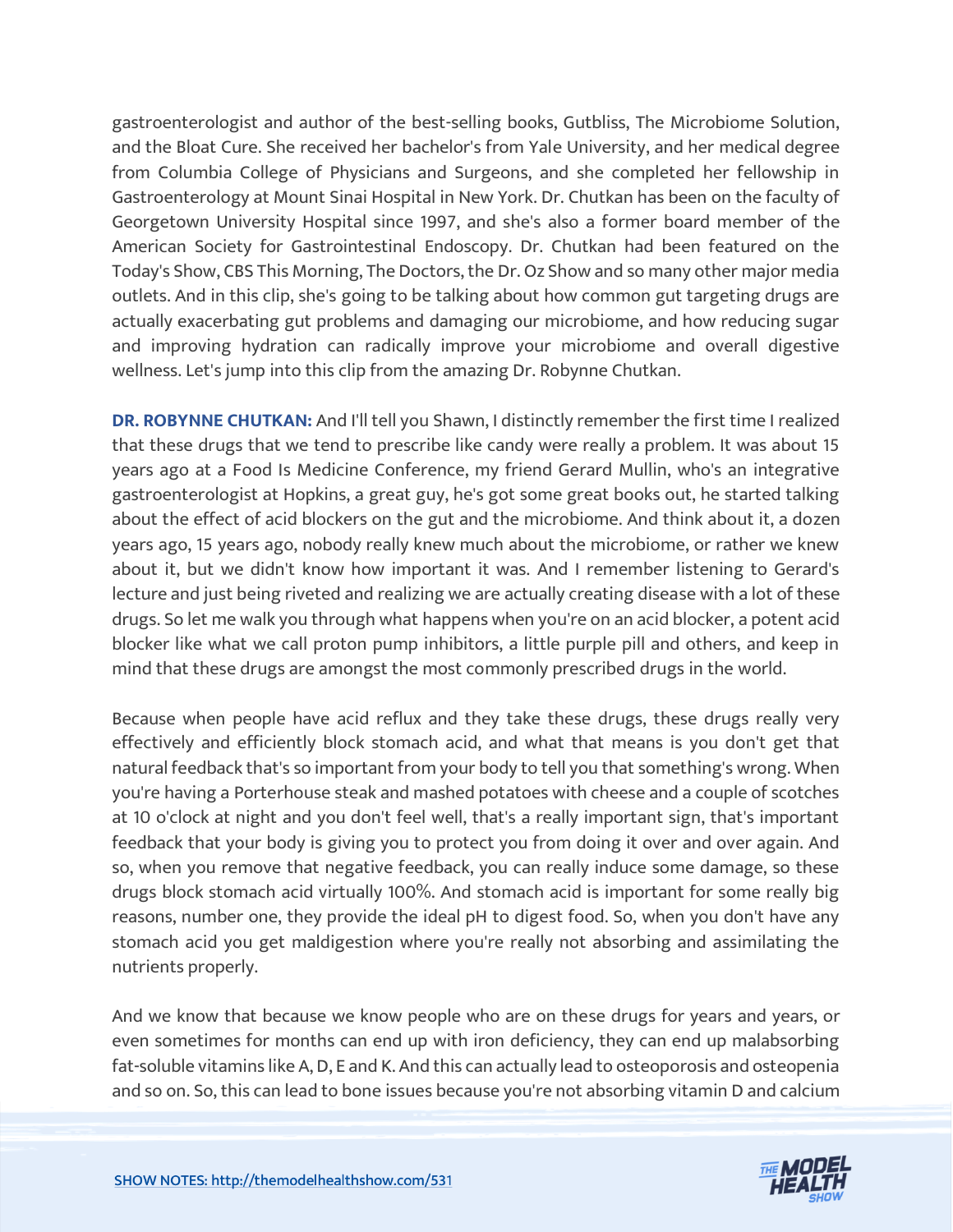and other things properly. So maldigestion is a big one. The other thing is that having an acidic pH provides an ideal pH for the digestive enzymes to work properly. So now the enzymes are trying to function in a different pH. And that's not quite ideal. But for my purposes, one of the biggest issues with them is that they cause an overgrowth of gut bacteria, because they transform the stomach from a pretty hostile acidic environment where excess bacteria don't like to hang out to a very friendly alkali inviting environment.

Now you have overgrowth of gut bacteria in the wrong part of the GI tract. Gut bacteria, really, as we go from north to south, from the mouth all the way down, the amount of gut bacteria increases. So, they should really be concentrated in the colon. But instead, you have increasing levels of gut bacteria in the stomach and the small intestine, and a form of dysbiosis called SIBO, Small Intestinal Bacterial Overgrowth. It's really an imbalance issue. So, these drugs can really create this problem, or they can compound the problem in somebody who has other risk factors like taking antibiotics, being a picky eater and so on. And I'm so glad, Shawn, when you talked about your story, you mentioned this sort of background of dysbiosis. Because I see that so commonly. People might be struggling with thyroid issues or lactose intolerance or celiac disease or chron's, but there is a background of alterations in the gut bacteria and microbial sort of disarray, dysbiosis essentially. And so even if they remove the lactose or get rid of the gluten, sometimes they're still not better because they haven't dealt with the imbalance. So, it's such an important point.

**SHAWN STEVENSON:** Exactly. And of course, you address that so much in The Microbiome Solution. And you'd of course talked about it in The Bloat Cure as well, because it's not just, "We're going to go in here... " And I want to talk about this next, antibiotics and how this can lead to bloating. But just going in and kind of destroying the terrain, and that's going to solve your problems with something like SIBO or some other kind of infection. But we have to really focus on rebuilding with all the different stuff that we're exposed to kind of crowd out the bad guys in a way. So, let's talk about that next. Let's talk about how antibiotics can play into this whole equation.

**DR. ROBYNNE CHUTKAN:** Well, I'm so glad you mentioned the word terrain. It's one of my favorite words these days. And we're really referring to the internal ecosystem in our bodies, and primarily in our gut. And that soil needs tending the same way the soil outside needs tending. You would just go outside in your garden and drop some seeds in the ground and hope that somehow something useful grows. So, you really have to prepare the soil and cultivate it and think about the sun and the wind and the rain and what you're planting and when the best time to plant it is. There's really a lot of thought and preparation that goes into it. And the same thing, if your idea of remediating the problems that are going on or just to take a probiotic and call it a day, you're really not going to see meaningful re-population and regrowth. Antibiotics are really high up on the list along with acid blockers.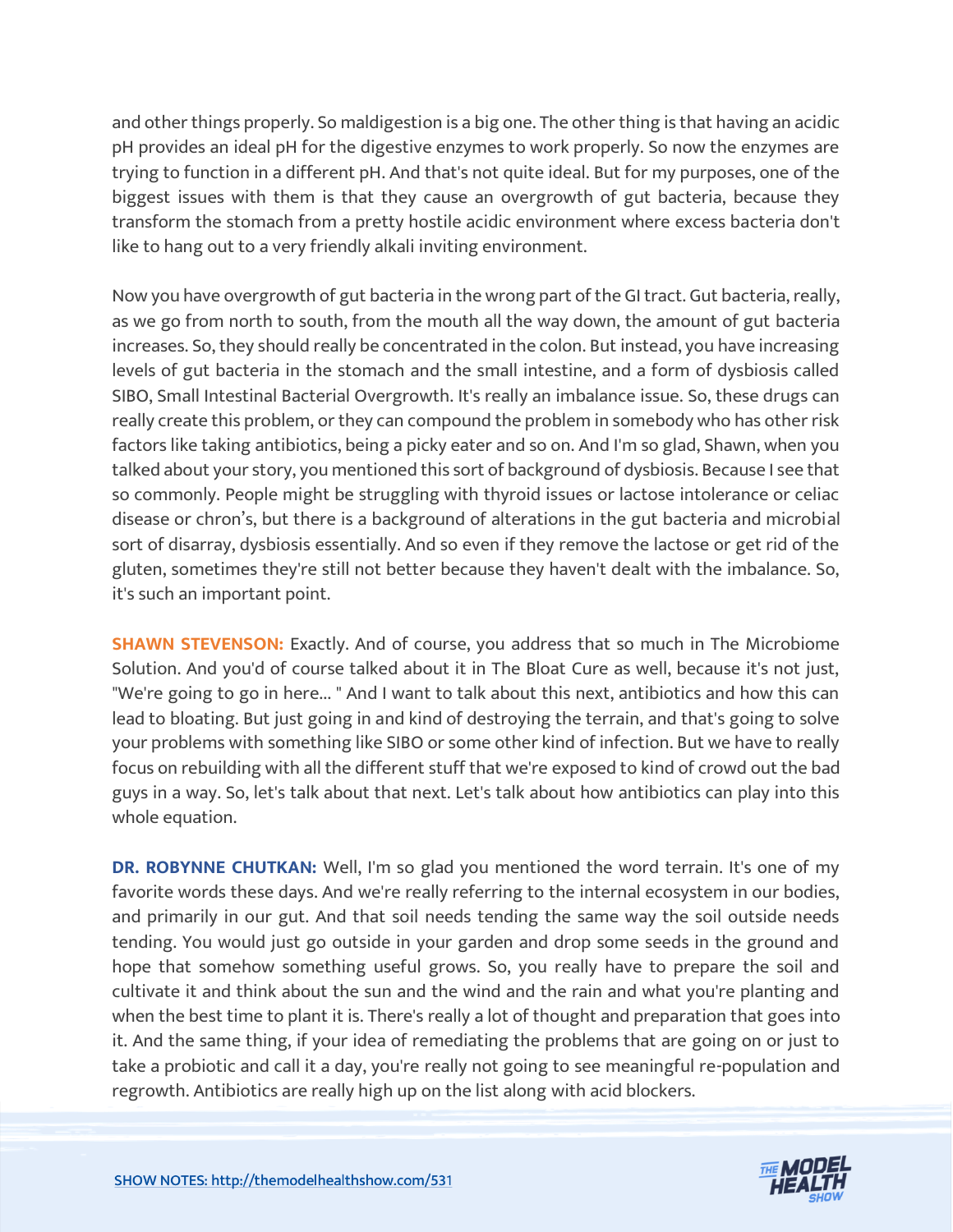Because a typical five-day course of a broad-spectrum antibiotic, the type that you would take for a sinus infection, or a urinary tract infection can remove up to a third of your gut bacteria. And those species are really never coming back with the same vibrancy and intensity that they were there before. So, I like to use the analogy that it's sort of like taking a bath that's full of water, draining out all the water and then pouring a cup of water in which is your probiotic. And not to say that probiotics can't be helpful, but there's no probiotic out there that can completely mitigate the damage of an antibiotic. And so, the most important thing for people to know is that they have to use antibiotics judiciously. You can't just go eat some yogurt or take a probiotic and think that you'll be fine. So, you have to be absolutely sure that the condition you're taking the antibiotic for is absolutely necessary. It's not something that's going to get better on its own, or you can sort of watch and wait. You've got to be really, really, really sure that you need to take it.

**SHAWN STEVENSON:** Exactly, thank you so much for saying that. And again, if your physician is against this approach, you can always find another physician. Because the goal here is to be empowered. And your physician should be more of a coach to help you with these processes. And there's also testing that you can do to find out which antibiotic is specific for the thing that we're trying to target.

**DR. ROBYNNE CHUTKAN:** Absolutely. And so much of what people are being treated for are either self-limited things that will get better on their own or they're viral. And antibiotics, of course, don't work against viral illnesses. But we're in this sort of quick era of medicine where, "Here's a prescription. See you later. It's a seven-minute appointment." And so, the point you made is so important. We really have to be the advocates to be more empowered about our own health. And if you're having a monologue with your doctor where they're speaking at you rather than speaking with you, and it's not a dialogue, you probably need a new doctor. Gastroenterology is not complicated. It's plumbing. That's really all it is. And I laugh. I'm like, "Yeah, the really smart people in medical school go into nephrology."

So, we are plumbers, basically. And the goal is to get the products of digestion from north to south. From the mouth to the anus, out into the bowl. That's the goal. And when you think about it very simplistically, when stuff is dry and not in a liquid phase, it moves much slower. So that is again, one of those incredibly simple things of just people to drink more water. If you had a clogged pipe, you would run water through it. That's what you run through it, a thin liquid to try and clear it. It's the exact same thing in your gastrointestinal pipe. So, you need things to be in a liquid phase so that they can move efficiently from north to south. And most people don't drink enough water. And they take medications and drink things that dehydrate them, like soda and coffee and other kind of sweet sports drinks that work as a diuretic. And they actually pull fluid out of the GI tract.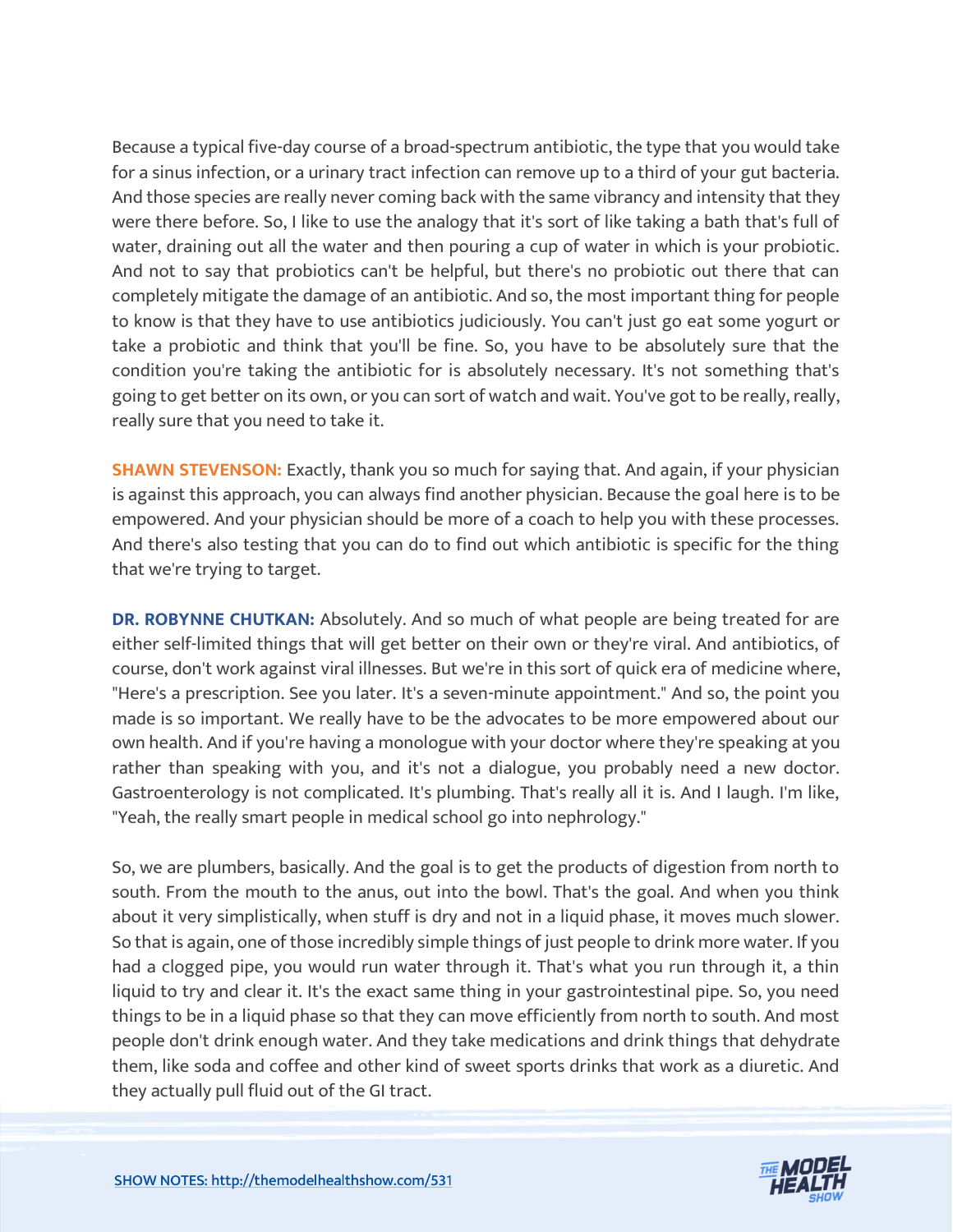And have a diuretic effect. So, it's so important to be drinking enough water, to be measuring how much water you're drinking. I tell people look in the toilet bowl. Look at the color of your pee. It should be... You should barely be able to see any yellow color. You really should have clear pee as one of the indicators. There are lots of other indicators too. We can look at skin turgor and different things and how people are sweating. But that's a really simple thing to do, is just you should be peeing frequently. And the pee should be clear. And you'll notice a big difference too with the ease of evacuation, less straining and so on with drinking more water.

**SHAWN STEVENSON:** Oh, my goodness. You just again, brought it back to simplicity. But I've got to tell you, and we've talked about this numerous times in the show, but folks would be getting upset because they start drinking more water and it's like, "I'm going to pee so much. Is that bad? Is that a bad thing?"

**DR. ROBYNNE CHUTKAN:** It's good. No, it's good. That's the point. It's inconvenient, especially when you got to unhook and unzip and unbutton. But it's so appropriate. And it's so necessary. And people spend all this time thinking about cleansing and detoxing.

**SHAWN STEVENSON: Right, yeah.** 

**DR. ROBYNNE CHUTKAN:** That is one of the simplest things you can do to cleanse, and detox is to drink more water. You don't have to do some \$1,000 green juice fast. You can, but just drinking more water really, that's what it's doing, it's really cleaning you out.

**SHAWN STEVENSON:** Yes, perfect. I love this. We've already covered so much ground, guys. This is just amazing, amazing stuff. But we've got so much more here as well. She's just a virtual fountain of information. Let's talk about... So earlier you mentioned some of the products that we might consume, and you mentioned it's things like coffee. But what about sugar? What about sugar? How can that lead to bloating?

**DR. ROBYNNE CHUTKAN:** Sugar is a really big one, because we talked about antibiotics and acids suppressing drugs as two of the main drugs that can disrupt the microbiome. Sugar is one of the main foods that can disrupt it because it leads to overgrowth of the less desirable species. Now, we tend to look at good bacteria in very black and white terms, as either good or bad. And it turns out that there's this whole concept of a pathobiont. So, a symbiont is a bacteria that is not going to do us any harm, and maybe it could do us some good. And a pathogen is a bad actor, so Ebola. Nothing good about Ebola in the body. But if you think about something like yeast, yeast get a really bad wrap. But the truth is, yeast are essential as part of the digestive process. The problem is when you have overgrowth of yeast.

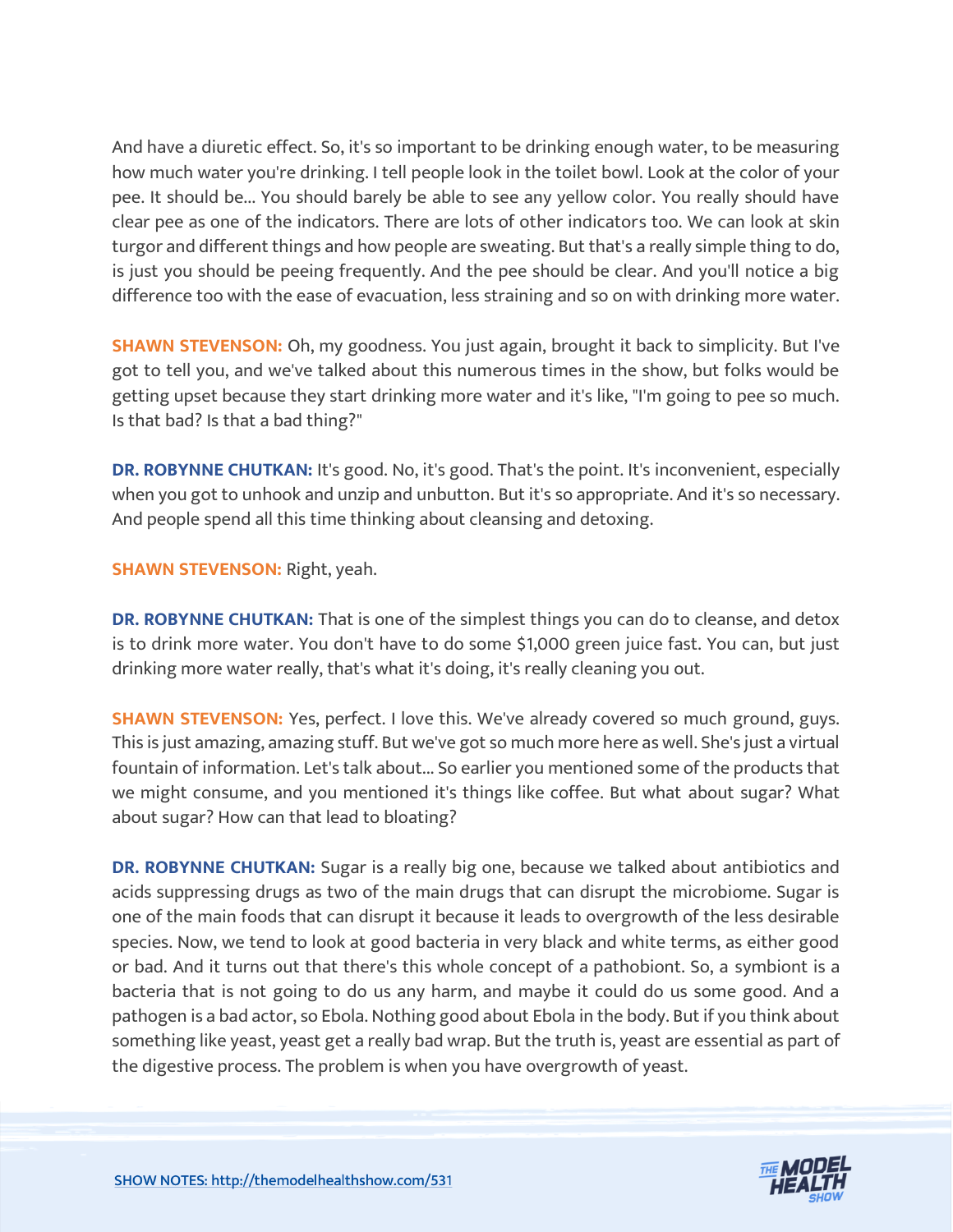So, you take an antibiotic. It kills off a lot of your healthy bacteria. There's a lot of room in the microbiome. And so, some of these species, like yeast proliferate. But the yeast themselves are not pathogens. They are pathobionts. Meaning that in the appropriate ratio and proportion, they're either benign are actually helpful doing a job. But when they over-grow, now it's a problem. And so, we see a lot of these organisms that are pathobionts, that get overrepresented because they get preferentially fed by a sugary or starchy diet. And that's... So, a little bit of sugar is fine. And I always recommend that people use real sugar as opposed to artificial sweeteners. But again, it depends on your terrain.

So, if you are somebody who's plagued with yeast infections and bloated, and a yeast infection is a great sign that the terrain is off, then a more drastic elimination of sugar, or maybe a sugar detox, could be a great idea. If you're somebody who already eats a healthy diet, eats a lot of plant fiber and so on, and you're not... Your train is okay, you're looking to enhance it, you can probably tolerate a little bit more sugar. So again, it really depends on this idea that nobody should ever eat any sugar. I don't think that's necessary. But you do have to look at what's going on and really think about what you need to do to remediate it.

**SHAWN STEVENSON:** I hope that you are enjoying this microbiome compilation and as Dr. Chutkan just shared, sugar especially conventional, highly refined sugar, can set off an absolute rave by pathogenic bacteria in your gut. Alright, dun dun dun dun. It is going nuts in there. It's feeding the problem. And she's also one of those people... She's not saying, "Hey, we need to eliminate everything sweet. We need to pull it out." Oh, she's somebody who I know has been an advocate of like, "Let's upgrade. If we're going to use some sweeteners let's upgrade or bringing in and actually finding a way to fortify and feed our healthy, protective, probiotic, friendly flora." Now, myself, personally, I'm definitely not a fan of processed sweeteners, even if they're 'natural.' There is one sweetener that is noted to have a stabilizing effect on blood sugar versus other sweeteners.

And a study published in the journal, Food Quality and Safety, detailed how natural raw honey functions as a remarkable prebiotic that helps positively alter bacteria in our gut, our overall bacteria cascade and improve overall metabolic function. So, improving our metabolism by improving our gut health. Specifically, it's the oligosaccharides in raw honey that add this benefit, not to mention the incredible anti-inflammatory properties that the right honey has, being able to actually... Inflammation is one of the things that really terrorizes our healthy gut micro-flora. The word inflammation is derived from a root word, meaning to set on fire. And so, we might hear terms like inflammation and think, "Hey, it's no big deal." But this is one of the things that greatly exacerbates damage to our tissues and also accelerates aging. None of that is good. A study published in evidence-based Complementary and Alternative Medicine found that honey polyphenols able to reduce inflammation, including neuroinflammation.

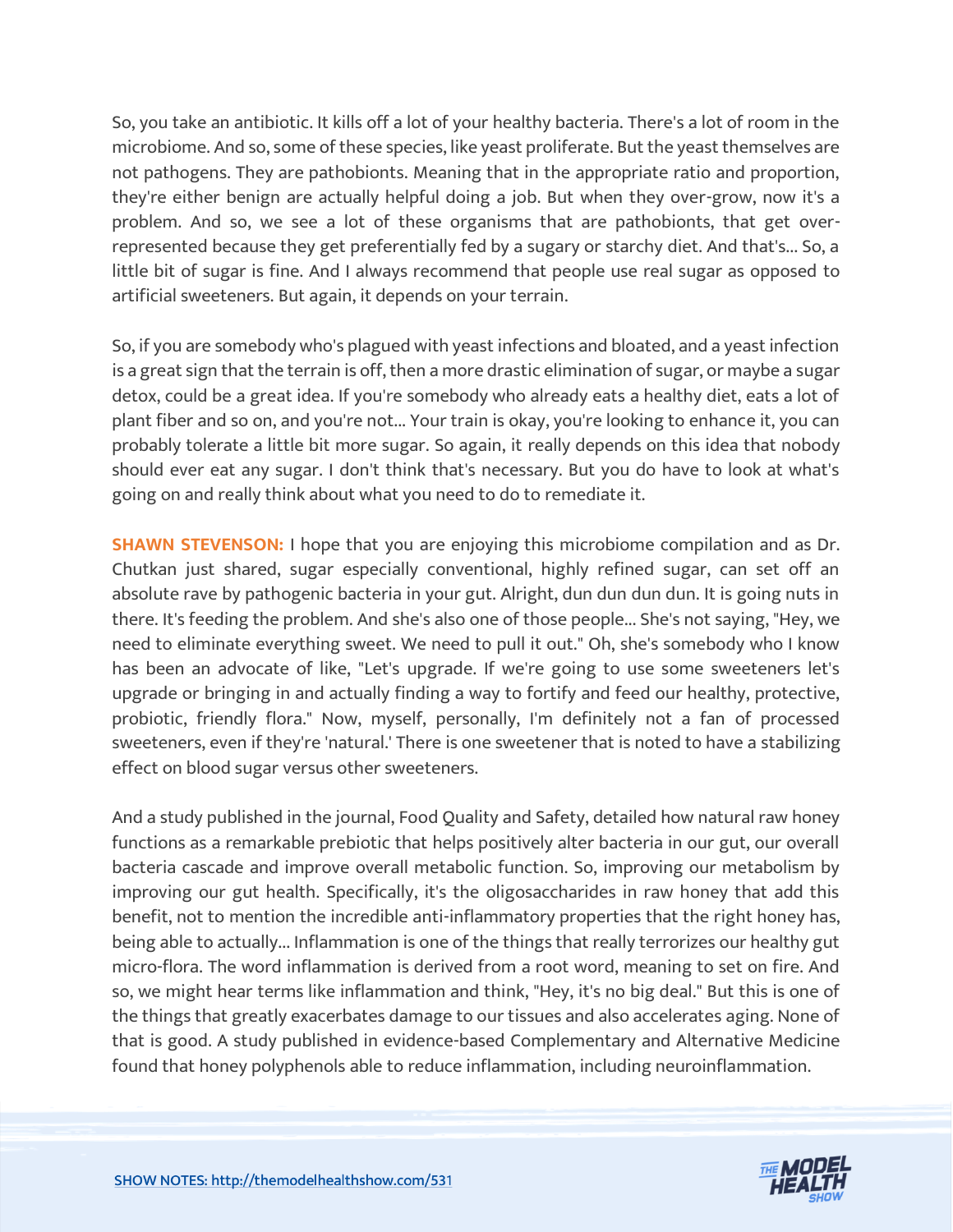It's that remarkable, it can even reduce inflammation in the brain, and honey polyphenols are useful, improving memory deficits as well, according to this study, and can actually act at a molecular level to help to heal our tissues. Now, what do I mean by the right honey? I'm not talking about the pasteurized heat-treated honey that destroys these metabolically active compounds. Honey is probably the most enzymatically active food substance ever discovered. And guess what's getting destroyed when it's heated. That's right, those enzymes, these enzymes are really these... At its core, these are proteins, but enzymes really act as catalysts that really activate and drive every single activity in our bodies, enzymes have to be there like these little keys that unlock processes.

And so, honey being this enzymatically active compound, this is why it has so many remarkable benefits. Now, when honey is heat-treated, you're losing a lot of this capacity, so that's number one. Number two, conventional honey is going to be picking up a lot of pesticide residues because of the environment that it's getting grown in, not to mention that you've got some other environmental pervasive offenders like DDT, "bad" bacteria like E. Coli, for example, when we're talking about helping to heal and restructure our gut to reduce dysbiosis and pathogenic bacteria, you can be picking some up if you're getting the wrong kind of honey. Also, heavy metals again, mercury, lead, arsenic, these are common things found in conventional honey. Getting your honey from a company that goes above and beyond to do third-party testing outside of their own domain for these nefarious compounds, and who are dedicated to sustainable beekeeping, we've got to commit ourselves to that because as you probably know, bees hold a powerful and important key in our food system, in our food supply, we've got to take care of these bees.

I didn't know I was going to rhyme, we've got to take care of these bees, it's truly of the utmost importance. So, helping to support sustainable beekeeping is one of the most important things for us to think about moving forward, this is why I get my bee products, including my Super Food Honey from Beekeepers Naturals, go to beekeepersnaturals.com/model. That's B-E-E-K-E-E-P-E-R-S naturals dot com forward slash model. Again, that's beekeepersnaturals.com/model, and listen, exclusive, they just bumped this up, they had a 15% discount, right now, it's 25% off right now. Go get yourself some of their Super Food Honey, their B. Smart Neotropics based on royal jelly, their anti-viral propolis spray, so many incredible things, and they're the best, period, end of story, they are incredible, go to beekeepersnaturals.com/model for 25% off. Now we're going to get to our next expert in this Microbiome Master Class compilation.

And up next, we have Dr. Emeran Mayer and he's the executive director of the G. Oppenheimer Center for Neurobiology of Stress and Resilience, and the co-director of the Digestive Disease Research Center at UCLA. He's also the author of the best-selling books, The Mind-Gut Connection and The Gut-Immune Connection. And in this clip, he's going to be sharing how our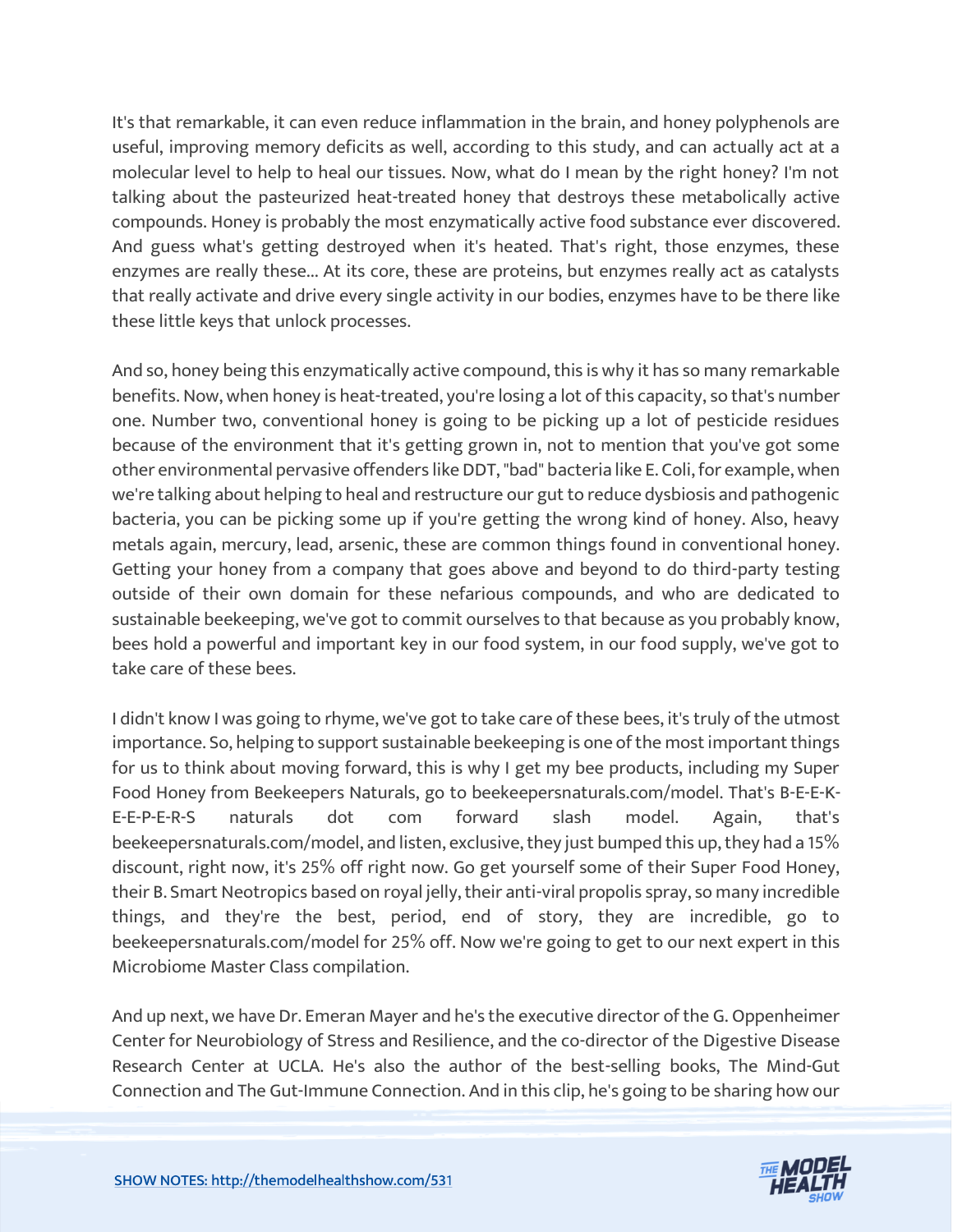treatment of the soil that we use to grow our food is dramatically changing how our microbes are being fed, or should I say not fed. He's also going to share what richness and diversity means when it comes to the microbiome, and how our microbes influence our immune system in the context of COVID-19. So, let's jump into this clip from the incredible Dr. Emeran Mayer.

**DR. EMERAN MAYER:** Yeah, this is a big thing. So industrial agriculture essentially is chemical agriculture, it's gone from an organic agriculture that is indigenous people use that way with natural fertilizers from the farm animals that go back into the ground. So what modern agriculture has done, particularly or increased in the last 75 years since World War II, to increase productivity and output and feeding the world, and that actually has been successful, but at a very high cost, because putting all these chemicals, not just into the soil, has killed a lot of the microbes, similar what we have done with antibiotics in humans has a good side, wonderful side, but at the same time, has a hidden cost that we now realize.

The second thing is by killing a lot of the microbial ecosystems in the soil, the plants have lost the ability to produce their own medicine, which is a group of molecules called polyphenols, and that's a whole topic for... We could talk about this for an hour, one of my favorite topics, that the soil microbes stimulate the plant roots to produce these molecules, to then transport it up the stem of the plant into their leaves into their fruit and defend them against any kind of stress. So, it could be chemical stress, it could be insecticides, it could be drought, anything that stresses the plant generates a signal down into the root system to communicate with the microbes in the soil, which then stimulates this medicine production, this phytochemical and in industrial agriculture, that's greatly diminished. So that results in the need for pesticides and insecticides, because these plants are no longer... They grow like crazy, as long as you kill everything else around it.

**SHAWN STEVENSON: Right. They're not adaptable.** 

**DR. EMERAN MAYER:** They're not adaptable. And so, you start off with killing the microbes in the soil, then you have to start killing all the bugs and the pests that could compromise this plant because it's no longer producing its own medicine. And so that created this vicious cycle that we're now producing plants that look beautiful, and you go to Gelson's or Whole Food Market and see these beautiful looking... But the nutrient content is not the same, 'cause these molecules that protect the plant at the same time are the main components of the nutrients that are contained in the plants, and when we eat these plants a big health benefit is not just the fiber, but it's also these plant medicine molecules which...

**SHAWN STEVENSON: Like polyphenols.** 

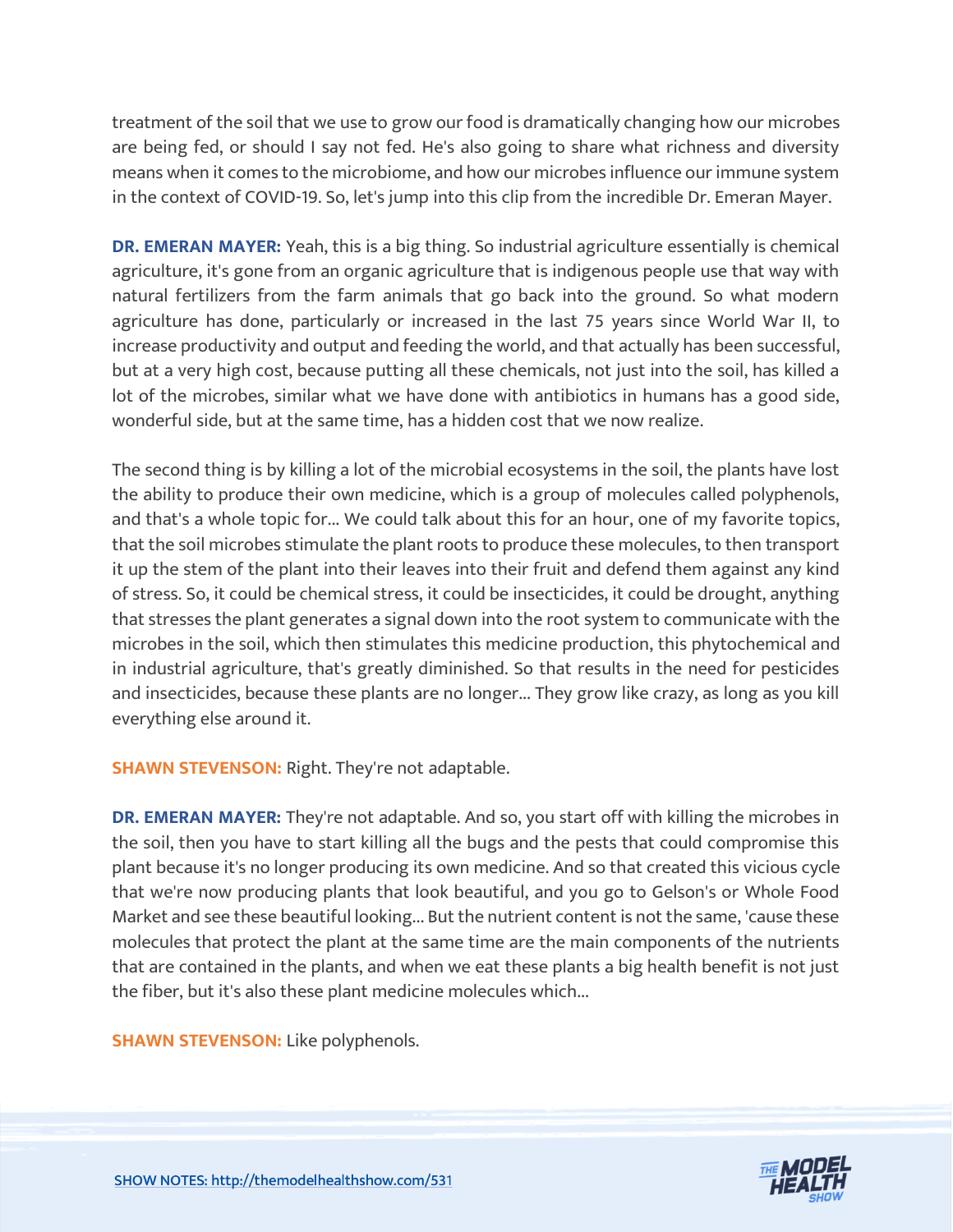**DR. EMERAN MAYER:** Like polyphenols. And so, we're now eating a diet that's really greatly diminished in this. And so industrial agriculture, I like to call it chemical agriculture, has really played a major role. And then we're kind of coming back to realize that, now there's some pioneers that promote this regenerative, organic agriculture. Regenerative means you put things back into the soil, you don't just constantly extract things from it, but you put it back so the microbes can grow, and you restore that ecosystem. So, there's people like the people behind the Kiss the Ground movie. It's a good example. Yvon Chouinard from Patagonia is another example who's really been pushing this concept. Sir Ryland Engelhart is the mind behind the Kiss the Ground group and the movie.

So, there's a growing number of people, and they have a plan to really change agriculture back into a regenerative organic system, which would solve a lot of problems because one of the things also... So, we didn't really know what some of these pesticides and insecticides do to the plant and then to our own, because we eat the plants, to our own microbial ecosystem. Just for glyphosate to get FDA approval, they only had to do a few studies, short-term studies, in cultures of cells, and they found, in human cells, and they found that glyphosate exposure... So, the substance that is roundup, that glyphosate exposure did not really affect human cells because human cells don't have that shikimate pathway to metabolize it. So, they concluded from a few short-term studies, it's safe, it doesn't affect human cells.

**SHAWN STEVENSON:** Oh, this is fine.

**DR. EMERAN MAYER:** This is way before the microbiome science came around.

**SHAWN STEVENSON:** Right. Right.

**DR. EMERAN MAYER:** So, in the meantime, we know microbes can break down most chemicals of interest, including glyphosate. And believe it or not, there's very little science on that. And I don't know, it almost seems like... I hate to be a conspiracy theorist, but it's almost like if that science is not supported, it's not like... You won't get funded to doing this. 'Cause the commercial interest and the lobby behind that industry is so gigantic that... I don't know, I don't want to get into the political implications of this, but there's certainly... It's very surprising that at a time where we're so conscious of the health, the gut health and everything, that there's not a flurry of studies that show definitely the glyphosate does harm, not just the microbiome but also, secondarily, our own health.

**SHAWN STEVENSON:** Yeah. The regulatory systems are really backwards because we're trying to prove that they're hurting us instead of proving that they're not hurting us, it's really backwards. And it should be obvious, again, these are newly invented compounds. With the EPA, for example, there's like close to 40,000 chemicals approved for use in fertilizers, it's so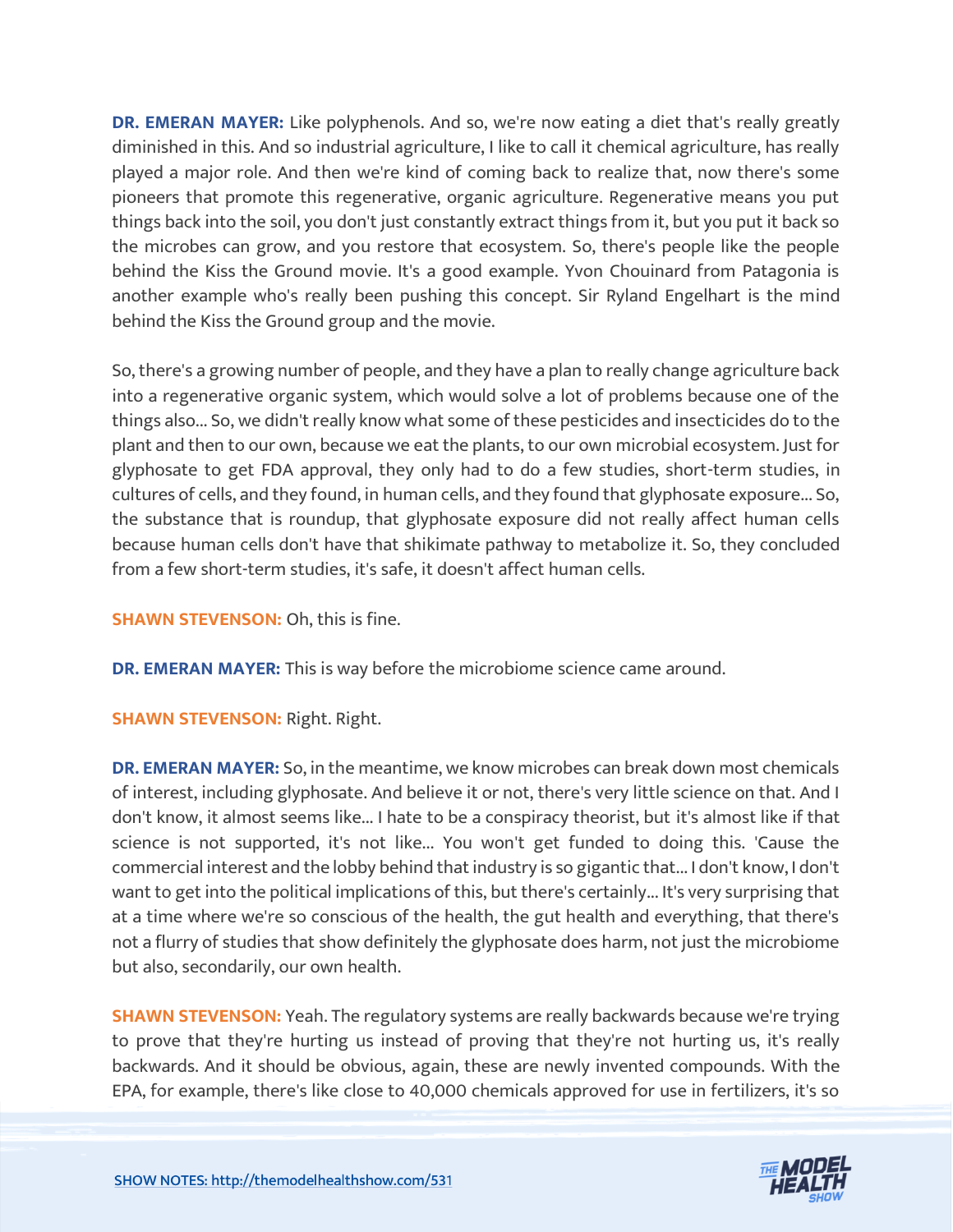many. It's insane. And once we get in this conversation... So, I mentioned earlier about directly damaging microbial gene expression, but that's just one part of it, because... So, the ingestion of these chemicals can disrupt our microbiome, but also the lack of key nutrients. Even if we're eating organic, the foods that we're eating today are lacking on these nutrients that feed our microbes. And so, this is what I want to ask you about next because we've seen a direct impact, and you highlight this in the book, and it's so important. The direct impact is a vastly declining richness and diversity of our microbes. So, can you talk about those two different things, and the current state of our microbes versus people who are eating more of a normal diet?

**DR. EMERAN MAYER:** Yeah. So just to explain these two terms, and they are important, so that applies to any ecosystem. So, the richness and diversity applies... It's not just for the microbiome, but... So, diversity means how many different species of organisms are there? So, a high diversity would be something... If you extrapolate this to a city, if you have one couple from Latin America and one couple from African-American and one couple from Asia and the rest is all Caucasian, so that's a diverse ecosystem because you have four different... And it could be a more diverse... But it's not necessarily a healthy ecosystem because that one representation of one species is not sufficient, you need a richness, you need... If you divide up the population, you would want to have 25% of each of these populations populating that ecosystem, and that's the richness. So, you need the richness and the diversity in order to get...

So, the main property then of such an ecosystem is... It's resilient against perturbations. It's very... Anything you do to it, it will bounce back, it will not... Something that will break down. And it will be resistant to change, and that's clearly a property of our own microbiome. It's a good and a bad thing. The good thing is if you eat something or get a giant infection or eat something bad or have a stomach flu, it doesn't knock out your system, it always comes back. And it's the same with if you take an antibiotic once it doesn't knock out your system, even though you kill or suppress all the organisms, it comes back because of its resistance or resilience to perturbation. The bad thing is, if you want to restore a sick microbiome, like we do in... So, there's a lot of attempts now with this fecal microbial transplant, because we can do this in mice, artificial models that you take a rich, diverse, healthy microbiome and put this into a mouse gut, you can do all kinds of things. You can make an obese mouse lean, you can make a depressed mouse normal behavior, but you can only do this because these mice start out, these laboratory mice, without having any microbes. The so-called germ-free mice.

So, in a situation like that, yes, you can change it if you put some in, but even in people that have a compromise microbiome, it's still resilient. So, it won't allow you to do that, it will not... There's very few conditions, there's actually literally just one condition, where a fecal microbial transplant in humans has really worked. And that's because, again, the resilience and the resistance for change. Our microbial, this ecosystem has been declining in both diversity and richness, so we are losing... And that's just kind of perpetuated through generations, it gets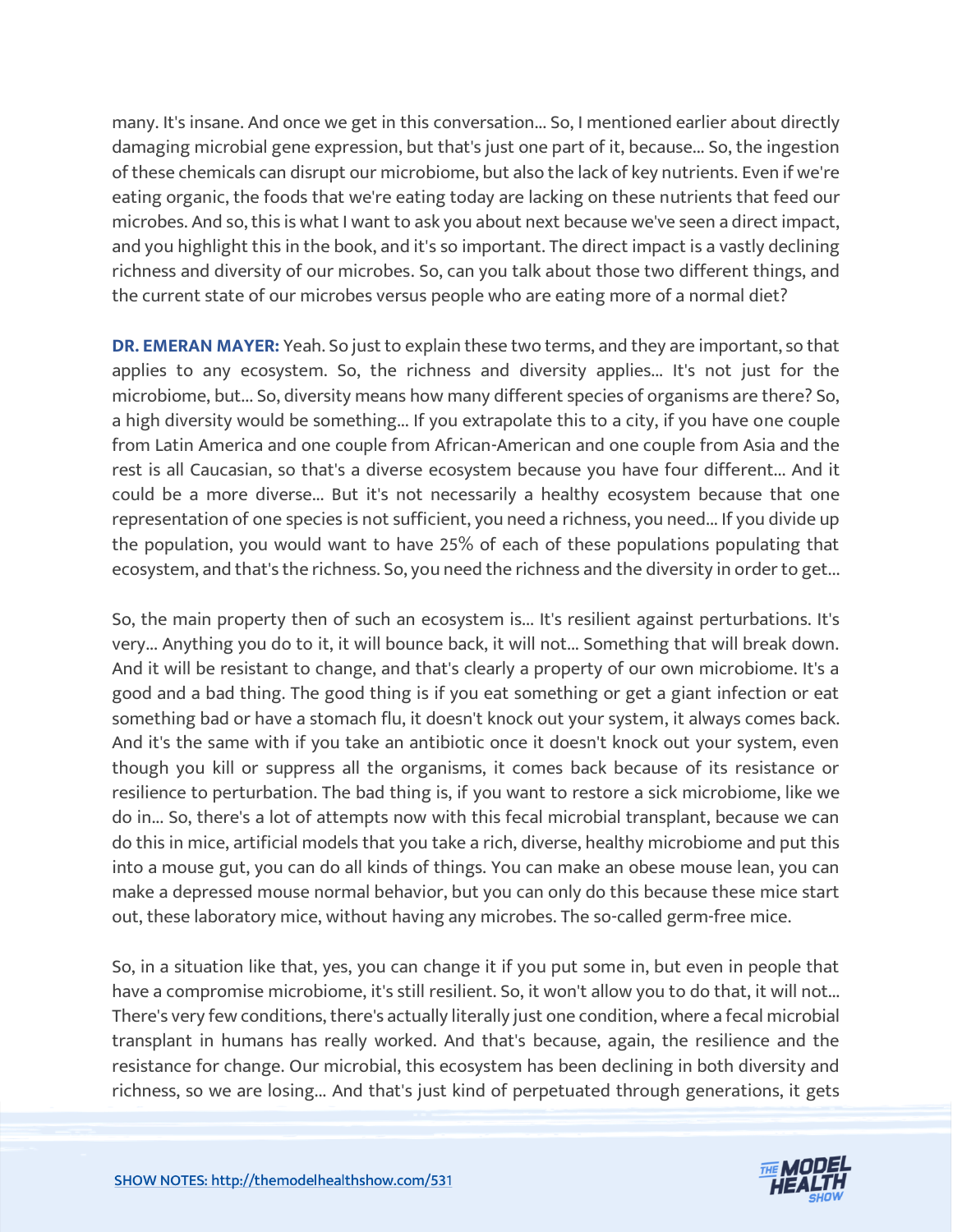worse, a little bit worse in each generation. We've been losing a lot of this diversity and richness, and some strains have disappeared that you find in populations like hunter/gatherer remnants in the world. So, we've lost a lot of these species, not species as much, but strains, and this is continuing. If you don't change something dramatically in how we interact with the environment and with our food and with the chemicals we use, that this will continue, and some people have predicted it will lead to massive pandemics because it makes us more and more vulnerable to infections and... It's interesting, so a book came out a few years before the pandemic, Missing Microbes by Martin Blaser, and in his last chapter, he talks about this, the threat of pandemics. This was way before the actual pandemic we're in now. And so, we got a taste of it. What can come, even worse in the future, I think.

**SHAWN STEVENSON:** This is really getting to a place of something very visceral for us because we're seeing again, firsthand, which you can really see coming from a mile away and understanding that truly a big regulatory force of what we see as our immune system has so much to do with the health of our gut. And in the book, you also detail, again, there's a decline... If you want to look at it like an analogy of a rainforest and this loss of species, and how does that affect other species and the richness and diversity, and we've been losing these strains. Many have gone extinct; many are on the endangered list. And so, we still have an opportunity to kind of turn these things around, but I sent this paper over to you and I knew that you had already seen it, but I wanted to ask you about this because you also mentioned with the richness, it really holds within it its ability to bounce back. When we have any kind of intrusions or anything, any abnormalities, it's the ability to bounce back.

And this recent paper was published in the journal Gut and is titled, Gut Microbiota Composition Reflects Disease Severity and Dysfunctional Immune Responses in Patients with COVID-19. And the researchers uncovered that hospitalized COVID-19 patients consistently had lower levels of immunomodulatory bacteria coinciding with higher levels of inflammation, and you would think that this would be getting more attention. And what I notice also with the study that kind of jumped out afterwards, and even more so now talking with you, is that they noted that even after they "cleared the virus" their microbes didn't bounce back, it was still at that kind of declined state where they're missing microbes that are associated with robust immune function.

**DR. EMERAN MAYER:** Yeah. No, this is a very interesting point. It has not received... I mean, this will receive a lot more attention, I'm sure there's... I mean, there's so much research going on in this field that in the next five years we'll see papers coming out on many aspects...

**SHAWN STEVENSON:** We need it yesterday though.

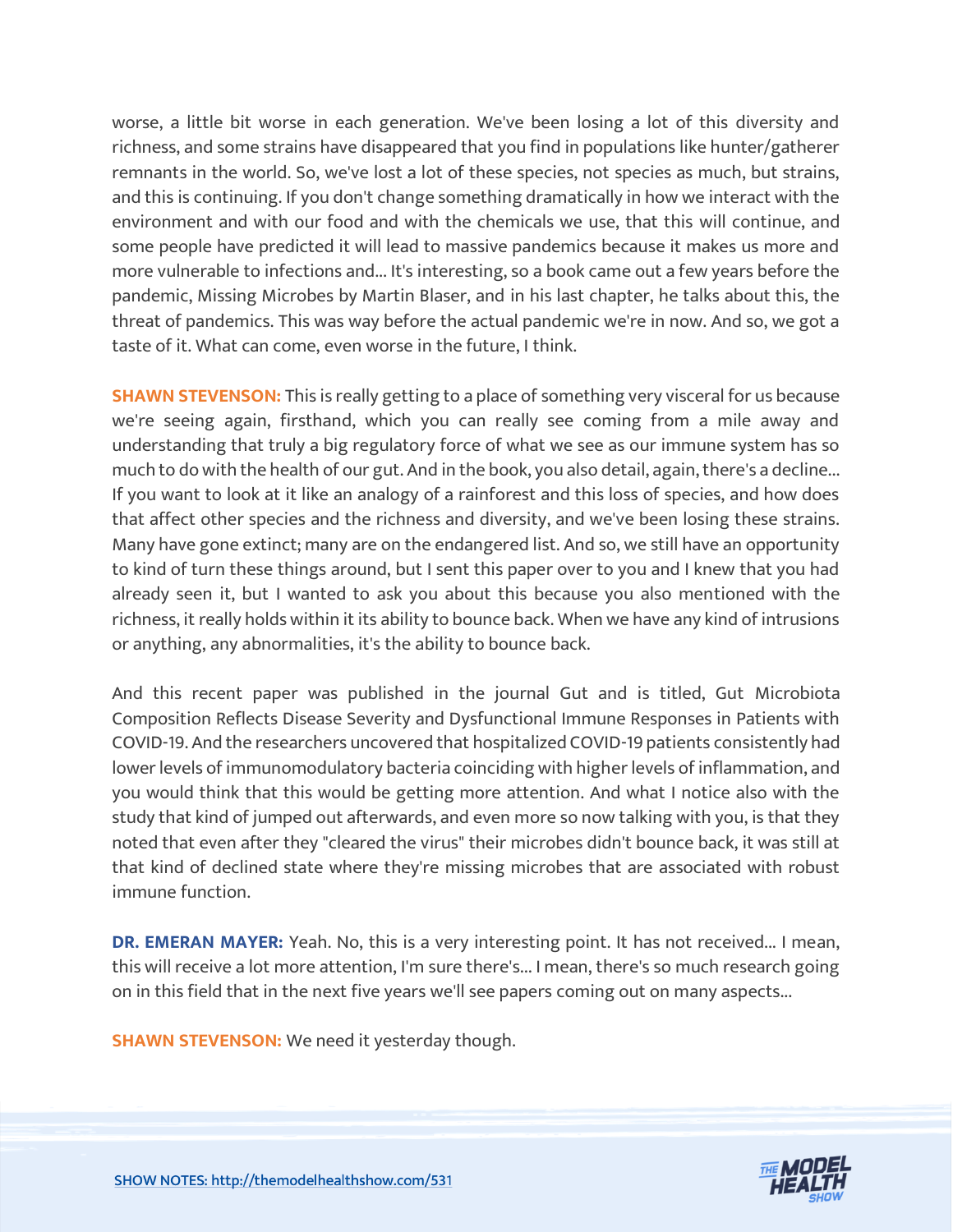**DR. EMERAN MAYER:** Yeah, we... Yeah. So, we've been so absorbed with fighting the pandemic and the vaccine development, which is phenomenal from a scientific standpoint, less so from preventing the next one. And the next one will come. If you see, we've had several smaller ones, but with all the things going on that we've talked about before, the likelihood of these events is increasing, so... Yeah. What is the connections? So COVID-19 enters our body really through the respiratory system, so you're wondering, "What does the gut have to do with it?" 70% of the immune system is in the gut, and a lot of the programming and modulation of the immune system that then goes through all the other organs happens at the gut level. So, the microbes have a big word to say on that. And so, the finding that they reported there could be interpreted in two ways.

One is, if you have a compromised gut microbial system, that by itself will increase the risk that you have exaggerated immune responses to any perturbation, and so it's quite possible that these people that they study they had these abnormalities before they got infected. In this study, they brought in people that were infected and studied them, but in a real longitudinal study, you'd want to know... And these studies are coming out. Somebody who didn't have it and then developed it, did they have this microbial abnormality before that put them at an increased risk?

And I would say that's the more likely because we also know... So, some people get a more severe, got a more severe form of the infection. Some developed this long COVID phenomenon that the symptoms don't go away, and people that are at a higher risk of developing these more severe forms... So, we know who these high-risk populations are. Unfortunately, it breaks down along socioeconomic categories, with socioeconomic in racial... And it's very not genetic, it's probably the correlation of socioeconomic with racial...

#### **SHAWN STEVENSON: Environment.**

**DR. EMERAN MAYER:** Yeah, the environment. So that... Is that a big part of our population eats very unhealthy food, either because it's cheaper or because they don't have access to the Whole Food markets and all these healthy things that are being promoted on the west side of LA, it's not... You go to downtown areas; you don't see the same... So those segments of the population had a much higher risk of not just getting it, but getting a more severe form, and also for this long COVID complication. And we know people that are on this poor diet have a compromised microbial ecosystem, and they're missing exactly those organisms that they've found in these patients, so I think there's a pretty good link between...

It's not just a biological thing. It's also sociological. It's a political thing that... And hopefully, will draw more attention to populations that were most severely affected. And in the jargon of the discussion in the medium, it's always said, "Well, it's the people that have more comorbidities

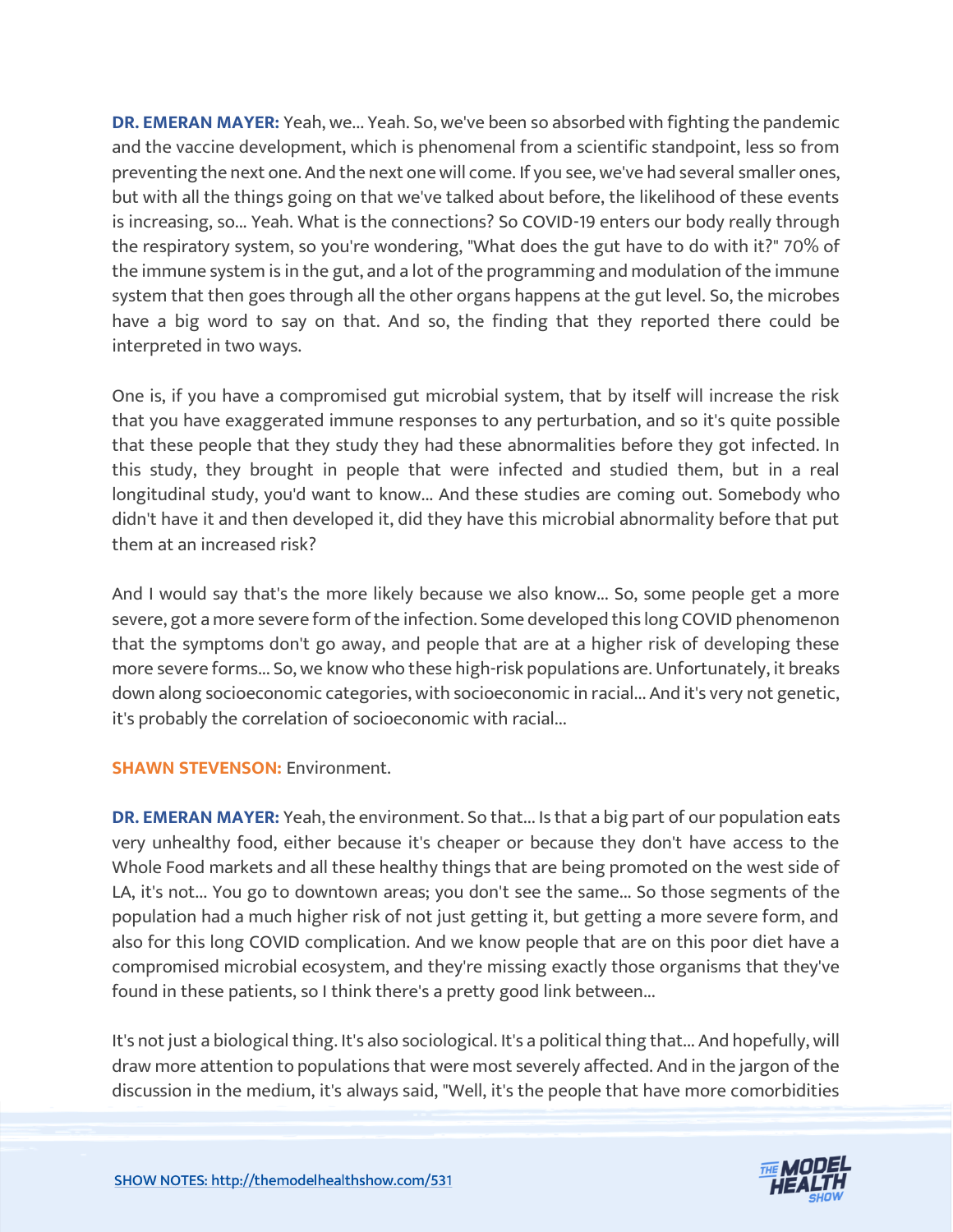that are more likely to develop the more severe form." Well, what these comorbidities are, as I point out in my book, are the consequence of a unhealthy gut microbiome and over-reactive immune system. So, it all fits together. And I think regardless of where this infection attacks your body, it will always be influenced by what goes in... By your gut health, and indirectly by the things that you feed your gut, your microbes.

**SHAWN STEVENSON:** Up next in our Microbiome Masterclass Compilation is another one of my truly favorite people, a good friend, Dr. Will Bulsiewicz. He's an award-winning gastroenterologist, New York Times best-selling author of the book, Fiber Fueled, and he's a gut health expert that is really in a league of his own. And he's also the author of more than 20 articles in the top American gastroenterology journals. He's a graduate of Georgetown University School of Medicine and was a chief medical resident at Northwestern Memorial Hospital and Chief Gastroenterology Fellow at the University of North Carolina hospitals. And in this clip, he is going to be sharing with us how our knowledge of the microbiome has changed dramatically just in the last decade or two. Also, what our microbial fingerprint is and what controls it. He's going to share the five types of microbes that reside in and on our bodies, and the foundational connection between your microbiome and your immune system. Just jump into this clip with Dr. Will Bulsiewicz.

**DR. WILL BULSIEWICZ:** Explosion, explosion of research. This is the hottest, hottest ticket in all of science right now, and it's blowing up everywhere you look. And then the pace is accelerating and hard, frankly, for people to keep up with, which, Shawn, is one of the issues in trying to disseminate this information to people, is that you actually have to put in the time to pay attention to everything that's coming out. It's a lot. So, I mean, you go back to 2006, I graduated medical school from Georgetown in 2006. We knew nothing. We thought at that time that there were literally a couple hundred species that could live within the human and be a part of your microbiome. We thought they were literally a couple hundred species, and the reason why is we didn't really have the ability to test for them, because most of these species, which are bacteria, they won't grow on a culture plate, which is what we've always used to study bacteria, it's culture plates. So, if the bacteria won't grow, then how are you supposed to study them?

It was around 2006, the year that I graduated medical school, and I'd already, by the way, decided at that point that I wanted to be a gastroenterologist. I wasn't thinking about this. I was thinking about more like, "Hey, I think poop is cool," right? Just to be honest, I'll just be honest, I think poop is cool, and we could talk more about that. But anyway, it was around 2006 that they had this laboratory breakthrough that, for the first time, allowed scientists to get at the microbiome and actually study it. And what they discovered was that, oh my gosh, this is insane. There are literally thousands and thousands of different species inside every single... Basically across the globe, thousands of thousands of different species, and each one of us has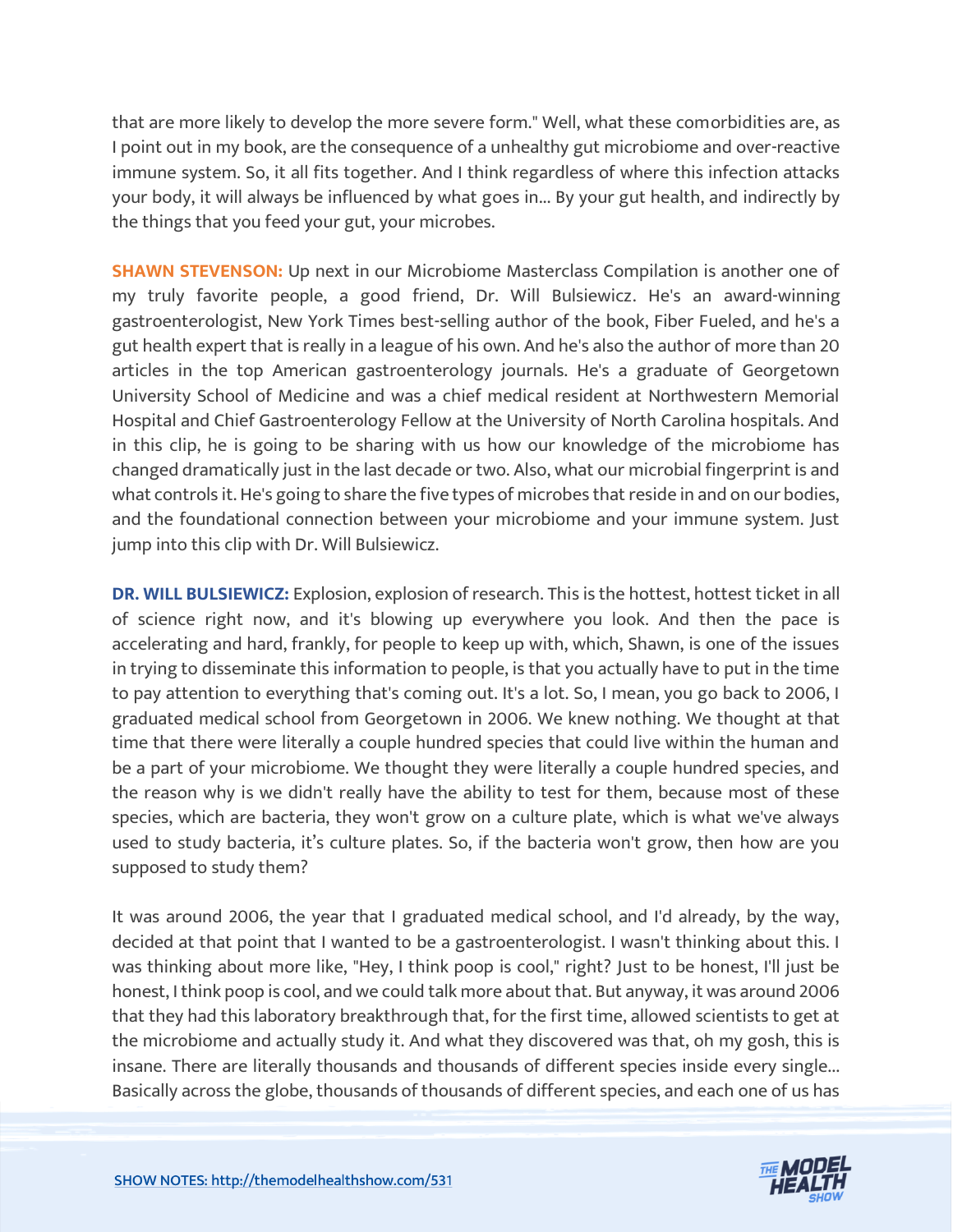our own unique signature, our own unique fingerprint, that is made up of somewhere between hundreds and potentially over a thousand different species of microbes. Shawn, there's no one on the planet that has a microbiome like you, you know?

We could basically assign a fingerprint, a signature to your microbiome, there's no one on the planet that has one like me, and that includes my kids, that includes my parents, and so it's kind of interesting to consider that we are... To pivot towards a slightly different topic, you, and I, if we look at our human genetic code, you and I are 99.9% the same... I mean, clearly, we're not the same person, we look different, we have different interests, they're not exactly the same. We would get along very well. But we are 99.9% the same in terms of our human genetic code, but Shawn, we may be 100% different in terms of our microbes, and so there's this huge variability, and what this gets to is a really important topic in the year 2020, which is bio-individuality. Bio-individuality, and this is the expression of that bio-individuality, which is that we all know I will be the first to admit there is no diet that I can say that will apply to every single human being.

There are rules of engagement, there are rules of biology, but you, me and the people who are listening to us right now are all unique, have unique needs, have a unique microbiome, and because of that, your optimal diet is going to be slightly different, and that's the challenge that we face these days, is trying to figure that out.

**SHAWN STEVENSON:** Yeah, this is one of the first things when we talked before and why I want to have you on is because of your awareness of that fact, and you being a proponent of that and understanding we're all unique and we all have unique needs. It cannot be this cookie cutter thing, even that my perfect diet that I would want for you, that might not necessarily be the thing that's good for you, or it might be good for you now, it might not be good for you a year from now, and so having that flexibility too, and I love that, it just helps so many more people and helps us to dial in what matters for each of us, but there are some things that are consistent with all of us, and we have these five different types of microorganisms residing within us, so can we cover what those five different types of microorganisms offer everybody?

**DR. WILL BULSIEWICZ:** Yeah, for sure. Let's take it from the top and let's talk about the microbiome, for those of you who perhaps have only heard a little bit about this topic, which is that our microbiome is referring to the invisible living creatures that are a part of our body that are not human, and they cover us from the top of our head to the tip of our toes, all external structures, all external parts of your body have microbes as a part of it, so that includes your skin, your nose, your mouth, inside a woman's vagina, and here's the weird part, our intestines, because it's a tube that starts at the mouth and ends at the bottom. Our intestines actually face outward, that is where we interact with the outside world, believe it or not. That is actually where we are most exposed, the deepest parts of our body that we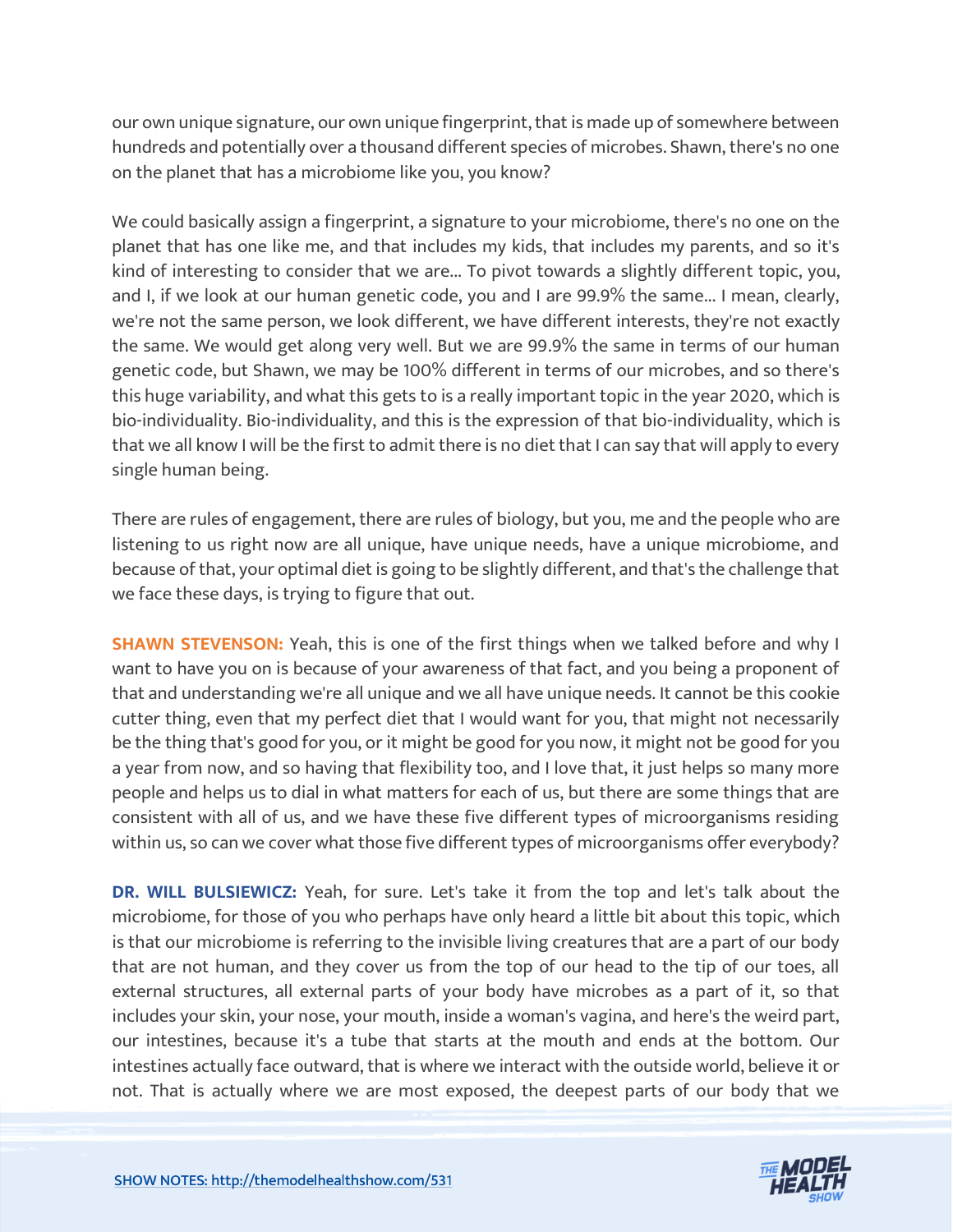describe as our bowels are actually outward-facing, and that is where most of our microbes live. These microbes live mostly inside of our colon which is our large intestine.

And the estimates are that we have about 40 trillion of these microbes. Now to put that into perspective, Shawn, that is more than the number of human cells that you have. You are less than 50% human. More than 50% of your cells come from these microbes, and when we zoom in on these specific types of microbes, it is interesting to think about it this way, but this is a fact. Your gut is an ecosystem, it is an ecosystem in the same way that you would think about the Amazon Rainforest, about the Great Barrier Reef, there is a harmony in balance that exists among the life with the net ecosystem, and it includes these five types of microbes.

So, the main one, are bacteria, that's what you're going to hear us mostly we talk about are bacteria. They are the dominant ones. And we know bacteria. We've heard of E. Coli, salmonella, shigella, but actually it turns out that most of these bacteria are our friends, they're there for a reason, they're trying to help us. Beyond the bacteria, we have fungi, which you could also refer to as yeast. We all have those, like candida is an example of one of those. The third one are the archaea, which are my favorite. Because if you haven't heard of these archaea, let me introduce you real quick. The first life that we detected on this planet was from a dig site in Greenland, it's from four billion years ago, and they were archaea. We believe that archaea are the first life on this planet, and they are hardy, they are resilient. They are not going anywhere.

Global warming can occur, anything could happen. We could have a nuclear war, there was to be archaea on this planet. And you will find them in the bottom of the ocean in a rift vent, you will find them inside of a volcano, and you will find them inside the friendly confines of your colon. And the archaea are part of the balance too. They're not bacteria, they're not yeast, they're their own type of thing, and they're there in a part of the harmony. And then the last two are... You could have parasites, not everyone has parasites, but actually more people have parasites than they would realize, and the last are viruses. Viruses are kind of weird, they're not even alive, they're just basically DNA or RNA structures that can affect and influence how biological processes work. So COVID-19 is not living. It's a virus, and that virus can affect us, and so we have viruses that are a part of us, and they're actually a part of the balance too, they help to maintain the balance within our microbiome.

They're not necessarily problematic or the enemy, they're actually contributing to our health. So that's the lay of the land. Five different microbes creating this ecosystem that's designed, that's really with the engine for human health, this is the engine that makes you healthy. Basically, there is a direct line between the food that you eat and the status of your microbiome. The number one influence on your microbiome is actually your dietary choices, and I actually find that, by the way, to be empowering, because what that means is you're not born with something that you can't change. You have the ability to make your gut microbiome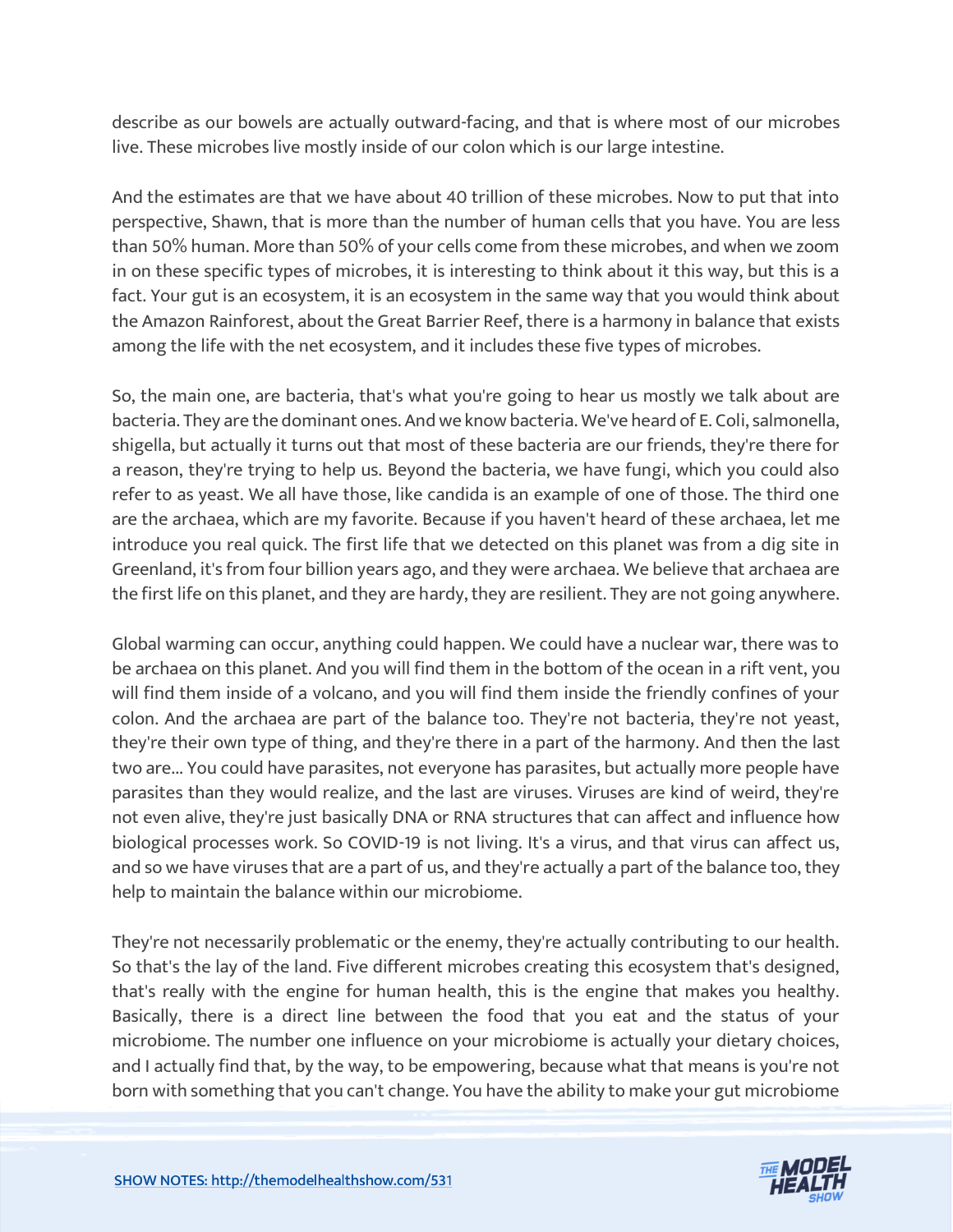whatever you want it to be, you just have to choose the right stuff to get it there. And so, there is this direct line between the food that you eat and your microbiome.

And then when we zoom in, imagine that we're going in and looking under the microscope, and what you would see inside the colon is that there would be this flourishing community of these microbes, again, the bacteria, the fungi, the archaea, they're all hanging out, and there is this paper-thin barrier called the epithelial layer. This paper-thin barrier is there, it is so thin that is less than the size of a fraction of a human hair, and it's not visible to the naked eye. And on the other side of that paper-thin barrier exists 70% of the immune system, which actually makes sense, because the immune system is meant to defend. And if you were a general, where would you set up your defenses? You would set it up in the place where you are the most vulnerable. Where are we the most vulnerable? Where are we interacting with the outside world? It's there. It's there in the gut.

And so, you find 70% of the immune system there separated by just this single layer of cells, they are literally microns away from each other, and they're communicating. Although they are separate, there is a constant crosstalk, and I described it in my book, and you know this, Shawn, 'cause you read the book, that it's like, I got my house and my neighbor over there has their house, and we got this little dinky fence that separates our house. And when this pandemic is over, I'm going to have a big party. He's going to have a big party, and let's not pretend that those two parties are totally separate, even though there's a fence that separates them, we got our energy, they got their energy, we're feeding off each other, we're talking to each other, we're sharing stuff. And that's the way that it works inside of our gut, is that you literally cannot separate, you literally cannot separate these gut microbes from your immune system.

When I was researching my book, I looked into the connection between the gut and the immune system, and what I found is that all allergic diseases, all autoimmune diseases, where they have studied the health of the gut microbiome, they have discovered in all cases that there is damage to the gut microbiome in people who manifest allergic and autoimmune diseases. The point being, Shawn, that I am of the belief at this point that if you want a healthy immune system, you have to have a healthy gut, and that is the path. And so, if the path to a healthy immune system is through the gut... Well, I just told you before that there's a direct line between the food that you eat and the make-up of your microbiome, so let's talk about and let's focus on our diet, because that is what is going to change your immune system.

**SHAWN STEVENSON:** Up next in a microbiome masterclass compilation is somebody that you might know, he's a best-selling author of the international bestselling book, Sleep Smarter, and the author of the USA Today national best-selling book, Eat Smarter. It's a clip from yours truly. In this clip, I'm going to be sharing with you a specific way that our microbes influence our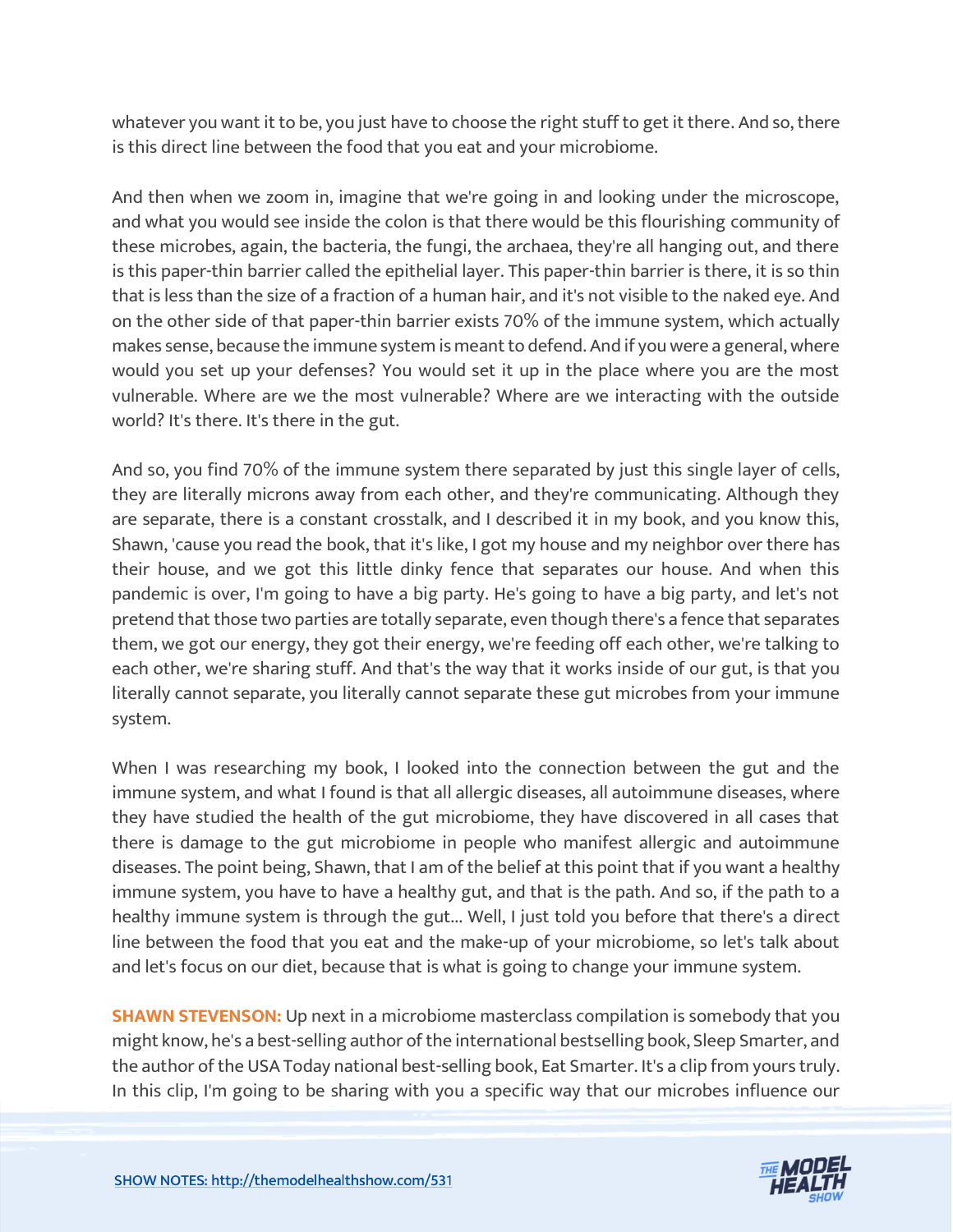body composition, and this is really remarkable, and some specific foods that you can include to support a microbiome that is geared towards a healthier weight. So, let's jump into this clip from the microbiome metabolism master class that I did, and by the way, every single one of these episodes, the complete episode is available for you in the show notes. So, let's jump into our next clip.

As your diversity of microbes goes down, your rate of obesity and insulin resistance goes up. These have an inverse relationship. So, one of the biggest epidemics we're seeing is this decreases, this radical decrease in diversity in microbes, and here's what the impact has on the other side when we improve this. A recent study published in the International Journal of Obesity revealed that a higher diversity of gut bacteria is directly correlated with less weight gain and improved energy metabolism independent of calorie intake. Independent of calorie intake! Calories are not the boss. It's not Tony Danza, it's not the boss. Calories are not Genghis Khan, it's not the emperor, it's not the Mongolian boss, it's not, calories are controlled by other things, namely, one of the most important, is your gut bacteria.

Now, the number one way to increase your microbiome diversity, which is noted in the data, is to increase the diversity of foods that you're eating, that one simple thing. And just think about it, I know for myself, this definitely hit me, how often, even if I'm "eating healthy," how I get stuck in a rut of eating the same things over and over and over again, and all of the different bacteria strains that create the diversity, create overall optimal health, they require different prebiotics, food substrates for them to eat, so that they can proliferate our "probiotics" can actually proliferate, colonize and then create postbiotics. So, the prebiotics enable the probiotics to create the postbiotics, which again is the vitamins, minerals, shortchain fatty acids in you for you that help your metabolism and your health to thrive.

Alright, so we have to give them their preferred food source. In each module, we go through a plethora of specific foods that can transform the health of your microbiome and to support your metabolism. Take blueberries for example, bifidobacteria make SCFAs, make short-chain fatty acids that protect your gut lining and reduce inflammation. Data published in the Journal of Agriculture and Food Chemistry, affirm that eating blueberries increases this bifidobacteria and, listen to this, positively modulates the diversity of gut bacteria overall. Pretty cool. And a study published in the British Journal of Nutrition found that eating some pistachios can also improve your overall ratio of bifidobacteria as well. Real food can do it. Real food. Fake food caused the issue. Real food can help fix it. Alright, so those are just a couple simple, easy things to add in as snacks, or throw some blueberries into a smoothie. Just add them in with your cooking.

There's so many different dynamic ways to get some of these foods in, and these are just a couple. Again, these are coming right out of the pages of Eat Smarter, including this one. A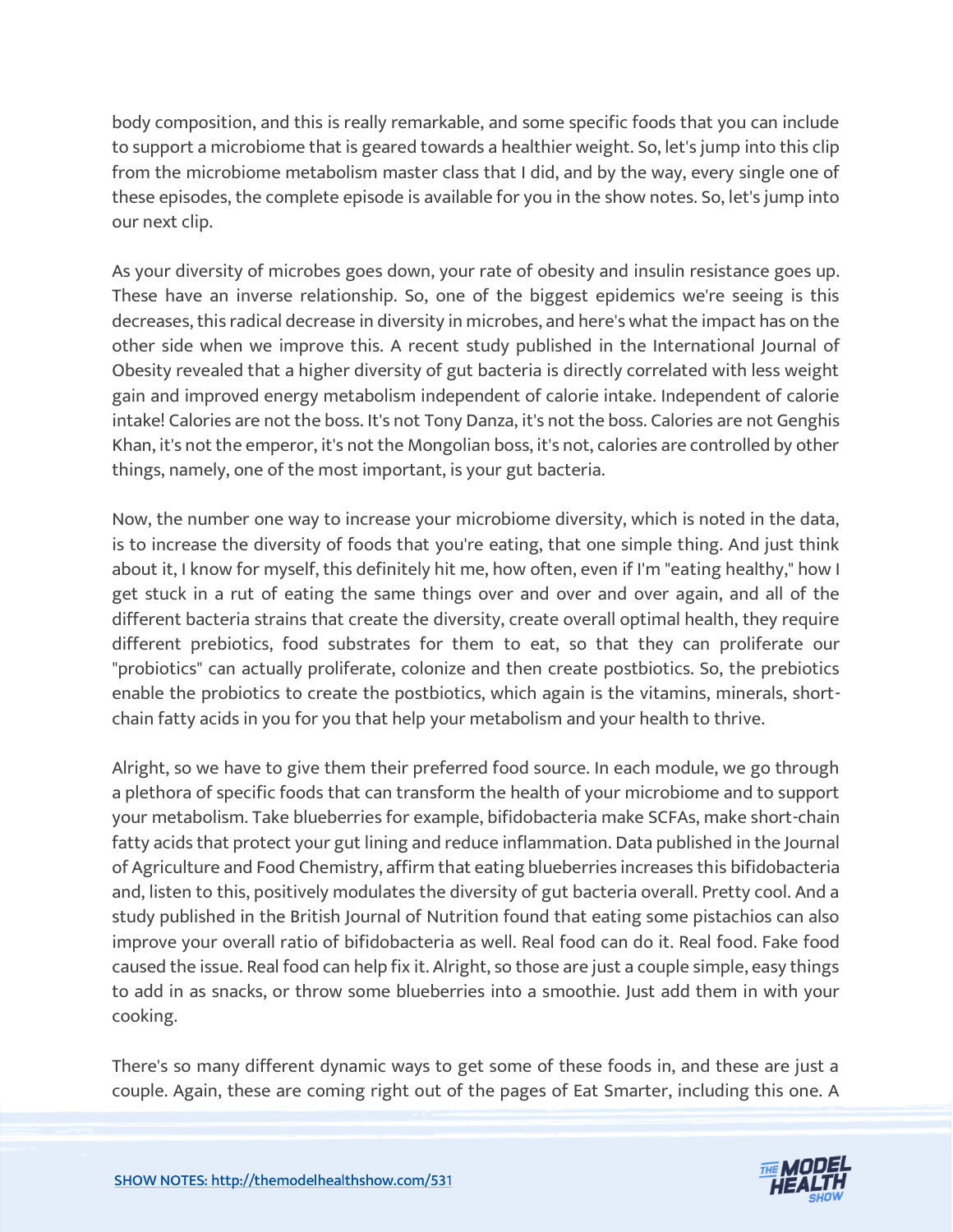specific SCFA, again, short-chain fatty acid, to support your gut health is propionate, okay? Propionate has been found to reduce inflammation in the gut, and it can help reduce visceral fat. So, this is belly fat. This is a deep, abdominal fat. This SCFA has been proven to help to reduce your ratio of visceral fat. And just to be clear, this is a naturally occurring propionate that's made by your gut flora, and this is not the synthetic propionate that's added to a lot of processed foods that actually increases your risk of visceral adiposity, the growth of visceral fat. So, we want to target real food sources that support your microbes in doing this production of this SCFA. Great sources of prebiotic foods that help you to make propionate are garlic, onions, chicory root, jícama, Jerusalem artichoke, and asparagus.

Those are just some of them. Pretty cool. Pretty cool. Now, another prebiotic microbiomesupportive food that was really surprising to me that's in the pages of Eat Smarter... And this one, again, this one really tripped me out is cocoa, aka cacao, but the powdered... De-fatted powder form of chocolate. A randomized double-blind controlled trial, gold standard of study, published in the American Journal of Clinical Nutrition revealed that polyphenol-rich cocoa has remarkable prebiotic effects in the human body. Study participants consuming a sugar-free cocoa flavanol drink for four weeks significantly increased their ratio of bifidobacteria and lactobacilli populations while significantly decreasing their counts of Clostridia, a class of Firmicutes associated with fat gain. These microbial changes were paralleled by significant reductions in plasma triglycerides, which are blood fats, and inflammation, c-reactive protein concentrations indicating reductions in inflammation. Wow. Shout out to you, chocolate.

Alright, pretty cool. We want to get the best quality we can from the original source of where chocolate comes from, and this is why regularly, again, one of the things that's just on tap here in my household is the chocolate Organifi Gold formula, because it highlights one of these benefits, of course, bringing in this high quality source of cacao and getting the benefits from the chocolate, but also has this incredible combination of other metabolism supportive foods, like turmeric. And turmeric, the active ingredient in there, curcumin, has been found to literally support anti-angiogenesis of adipose tissue, so blocking the nutrient supply of haphazard growth of your fat cells. That's incredible. There are very few foods that we know that are able to have that capacity, and also turmeric is well noted to be one of the most remarkable antiinflammatory foods ever discovered, so having that in the mix can be helpful as well. So, you get those two major components, all together in one delicious beverage.

So, if you want to get yourself some Organifi Gold, go to organifi.com/model, that's O-R-G-A-N-I-F-I.com/model, and you get 20% off. They're giving you 20% off their Organifi Gold formula and chocolate Gold formula as well. Alright, these are just cool things to add in, they make it easy. The reason that I talk about these things is that I understand the behavior pattern of most of our citizens, and so we're trying to just upgrade, up-level, the things that people are already doing. People are going to drink coffee. They're going to drink it. But what if we can

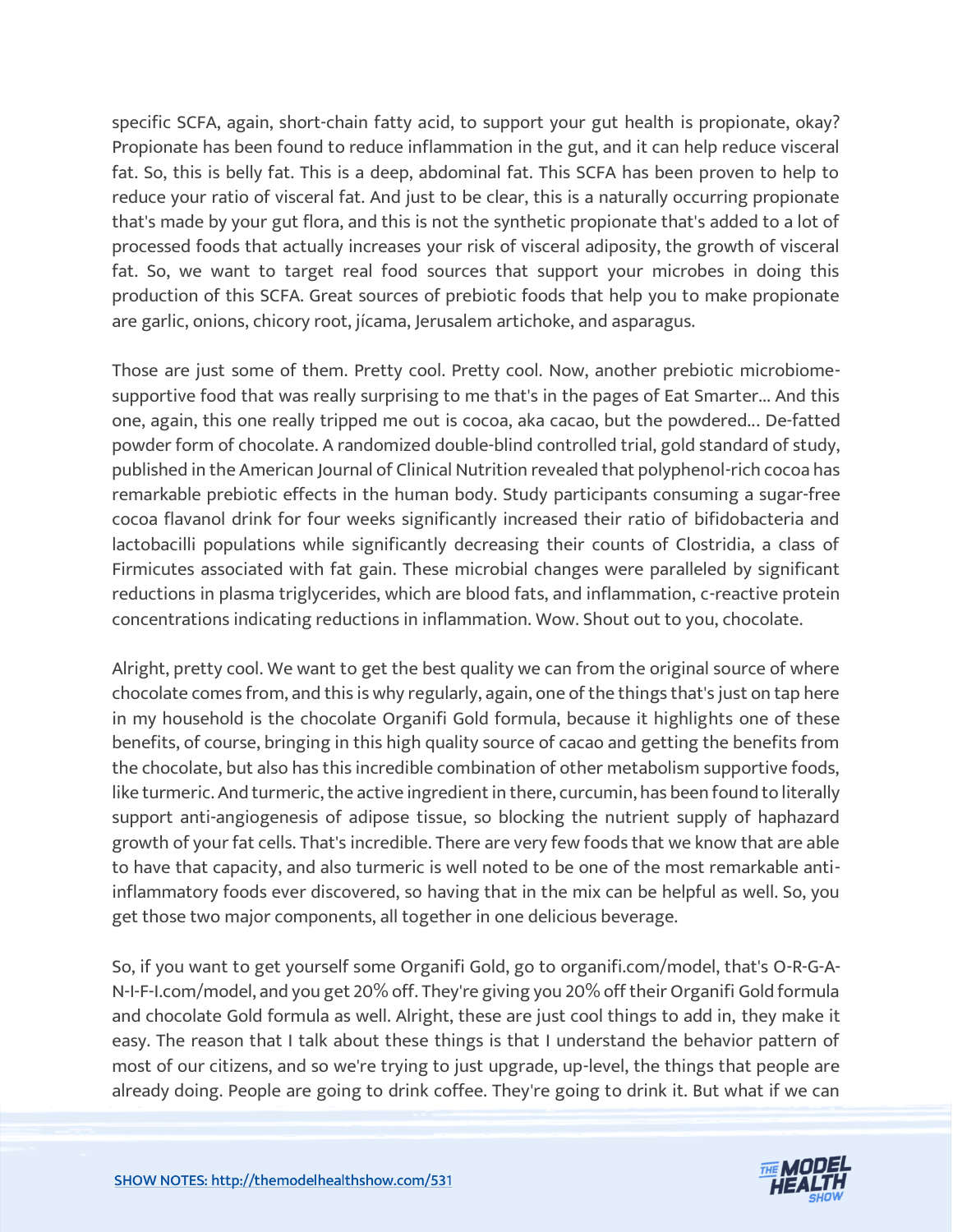swap that out with a medicinal mushroom-infused organic coffee instead of the pesticide, rodenticide, herbicide laid in frappuccino from Starbucks?

What if we could swap them out? What if we can make them equally delicious without side effects? This is what we're doing now. We've got to up-level, just upgrade the things people are already doing. It makes it an easy on-ramp and easy switch. Alright, so Organifi Gold, go to organifi.com/model, you get 20% off. Alright, so we're going to wrap things up here with two additional points in optimizing your microbiome, and this was another thing that really shocked me. I was by myself in my office when I was writing the book, and this was one of those times I was just like, "Oh my goodness, I can't believe people don't know this." One of the most surprising things regarding diversity and the microbiome is that your gut bacteria can actually change dramatically based on what time of year it is, based on the season. Stanford University researchers discovered that gut microbes and digestion are cyclical and in sync with the seasons and environmental conditions.

So, another tip here to support microbiome diversity and your metabolism overall is to purposefully eat more seasonal foods. And this by no means, again, says that you can't have your favorite foods that might not be in season, but what if we proactively add in some things that nature is trying to signal us to eat right now at this time of year? Because our microbes are cyclical. As we evolved, our microbes would change and adjust as the seasons change. So, these are those things below the surface that can create health from the inside out, so we talked about prebiotics, now, the prebiotics are the food that the friendly flora need, are different bacteria strains need in order for them to proliferate. And we have to understand that the prebiotic foods that we eat are unique to us, if a diet framework has us strip a food away that our ancestors have been eating for centuries, that has been feeding a strain of microbes or strains of microbes that have been protecting you against autoimmunity, protecting you against joint issues, protecting you against inflammation, and now this diet takes it away.

You might even get results with a different calorie management or whatever the diet framework might hold, but then this is why so often folks see diminishing returns as they do the diet. We have to do what's best for us and our unique metabolism. The same thing with, we might start adding in foods that don't necessarily jive with our system, this is why we go through such a diverse array of different foods and stuff that we can experiment with, add in and just have some fun, because the truth is overall increasing the diversity of foods that we bring in, oftentimes, especially if they're real whole foods, they're just going to have more and more benefit.

Next up, we have a clip from a tenured professor of neurobiology at Stanford University, Dr. Andrew Huberman. His laboratory studies neural regeneration, neuroplasticity and brain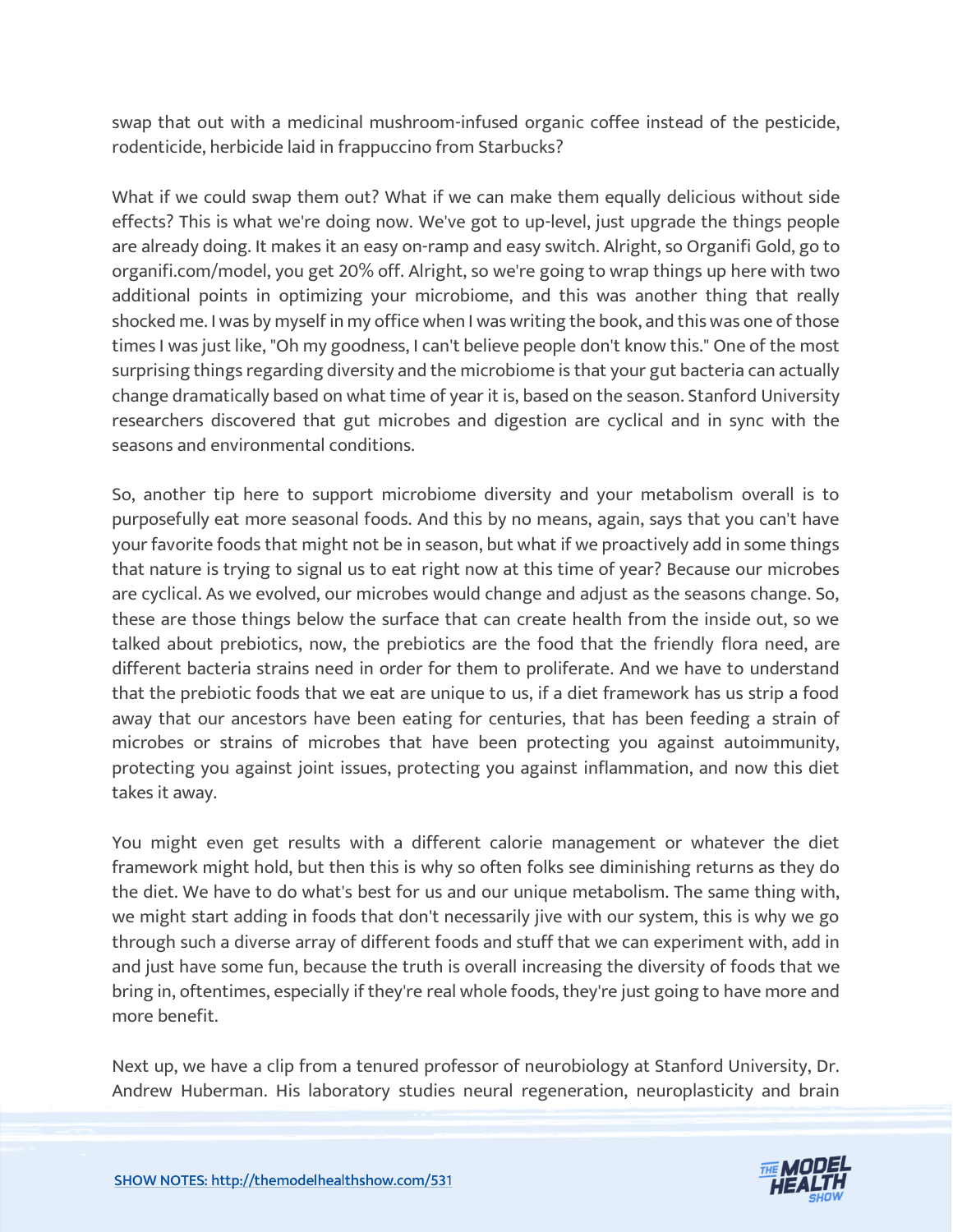states, such as stress, focus, fear, and optimal performance. More than 20 years, Dr. Huberman has consistently published original research findings and review articles in the top-level peer review journals, including Nature Cell, Neuron and current biology. And in this clip, he's going to be sharing with you a simple food implement for supporting microbial health plus a shocking way that our microbes might affect our fitness level. So, let's check out this clip from the amazing Dr. Andrew Huberman.

**DR. ANDREW HUBERMAN:** The two to four servings of fermented food per day, I think one reason I like that recommendation is the signs point to it as beneficial, and also, it's something to do as opposed to something to not do. There's a lot of restrictive practices that are associated with losing weight, et cetera, and those are hard because they're restrictive, but the addition of something that hopefully... I think most people like some form of fermented, low-sugar fermented food. The gut microbiome is so fascinating and it's an area that you can just think of part of you, it's like a little community that talks to the neurons that talk to your brain and really control your appetite. Some people start eating fermented foods and they lose their appetite for really sugary carbohydrate-type foods. They just lose it completely. They just, for whatever reason, they don't crave that stuff anymore, and it's remarkable, but it makes sense. And the microbiome is involved in so many things. I think it's sleep being the fundamental layer of health, and all the light and stuff that goes with it, but I think that the gut microbiome is right up there in the top five or so of critical aspects of our body that we all absolutely need to take care of.

**SHAWN STEVENSON:** I love that. So, add in some fermented foods. Another thing seen in the data is simply increasing the variety of foods that you're eating. That's another simple intervention that we can do. Because if you think about it, every food that we eat has its own microbiome in a sense. If we eat a blueberry, we're eating that blueberry's microbiome. If we eat an avocado, we're eating that avocado's microbiome. And so, because I think that we have this tendency, and I know that I did earlier on in my career and looking at, again, probiotics, and even prebiotics, and I think that creates this tunnel vision where we might go to Google and find, "Here's the best prebiotic foods." Really, every food functions as a food for something else, for some form of microbes. And so, we know clearly now that having a diversity can help to fortify the diversity of your microbes. As your diversity goes down, your risk of diabetes goes up, your risk of obesity goes up, sleep problems, et cetera. So super simple stuff. Again, we don't have to try to stop doing everything, but just add in a little bit more variety.

**DR. ANDREW HUBERMAN:** There's even some evidence that... And this is wild and it's just one study, but my friend, Andy Galpin, he is a physiologist and professor at Cal State Long Beach, he's a really skilled muscle physiologist, and he also does the training side, so he knows the stuff under the microscope really well, and he knows the actual practices that a disrupted gut microbiome can actually prevent the adaptive responses to exercise, which is wild. Same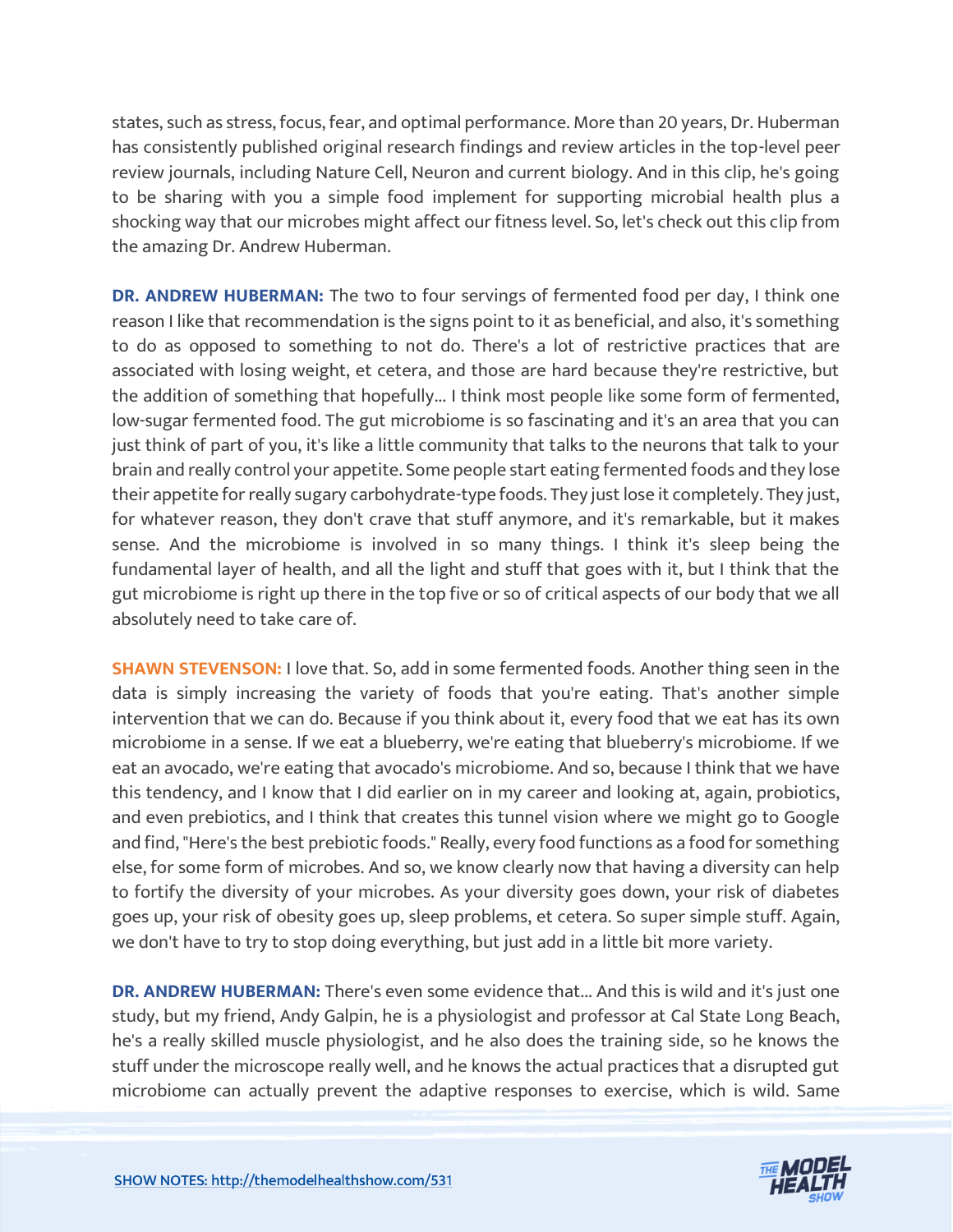caloric intake, same exercise, it's resistance exercise in this case, the muscle adaptation does not take place in cases of what I call dysbiosis when they're not getting enough variety in the gut microbiome.

So, the gut microbiome is foundational. I think that we can talk about it in the context, I mean it's been shown to improve symptoms of autism, there's so many things, cognitive function. It just... It's a fundamental layer. I would say sleep is the fundamental layer, and then gut microbiome is right there in the foundation. And if you want to use the house analogy or building analogy, if the foundation is shaky, nothing else is going to work well, everything else is going to seem harder, the electrical is going to go out, it's just unstable. So, sleep and microbiome are two of the major pillars. They're not the only pillars, but they're two of the major pillars. And what's cool about getting good sleep and taking some control of the microbiome is it makes the other stuff that we're told to do easier, like making the choice to exercise, making the choice to make better food choices, making the choice to have some selfcontrol with respect to the phone use, etcetera.

**SHAWN STEVENSON:** I hope that you're enjoying our microbiome masterclass compilation. For our final clip, we're going to circle back to one of our experts, but this is a different conversation that I had with the incredible Dr. Steven Gundry. And the reason that I'm putting him in here twice is that he, for me personally, has been the person when it comes to the gut, when it comes to the microbiome, he's dropped the biggest knowledge bombs on me. He's been so far ahead of the curve, it's just remarkable. And so, in this clip, he's going to be sharing with us the interesting similarity between the soil and our microbiome, so again, a similarity between the two and how the modern American microbiome differs from a more traditional hunter-gatherer's microbiome, which is pretty shocking. And also, he's going to talk about the newly discovered communication through gas exchange, taking place in the microbiome. So let's dive into this clip from the amazing Dr. Steven Gundry.

**DR. STEVEN GUNDRY:** One of the things that I've been fascinated with is, the more I've studied plants, the more I've been impressed that we are basically a plant that carries its soil around with it. So, plants have roots that go into soil, and that soil is actually a complex living system of its own microbiome and its own set of nutrients. And one of the things that's been clear is we've totally destroyed the soil that plants live in. We've used biocides, herbicides, insecticides, we've mono-cropped, and so our soil is actually dead. So even though a plant may look like a plant, maybe a leaf of spinach looks like a leaf of spinach, it's nothing like that spinach of 50 years ago.

In fact, the US Senate in 1936, 1936, almost 100 years ago, said, "Our soil is now so depleted of nutrients that we could eat continuously and never get the nutrients we need to sustain a healthy life." 90 years ago, they knew this, and one of the theories of all this is we are seeking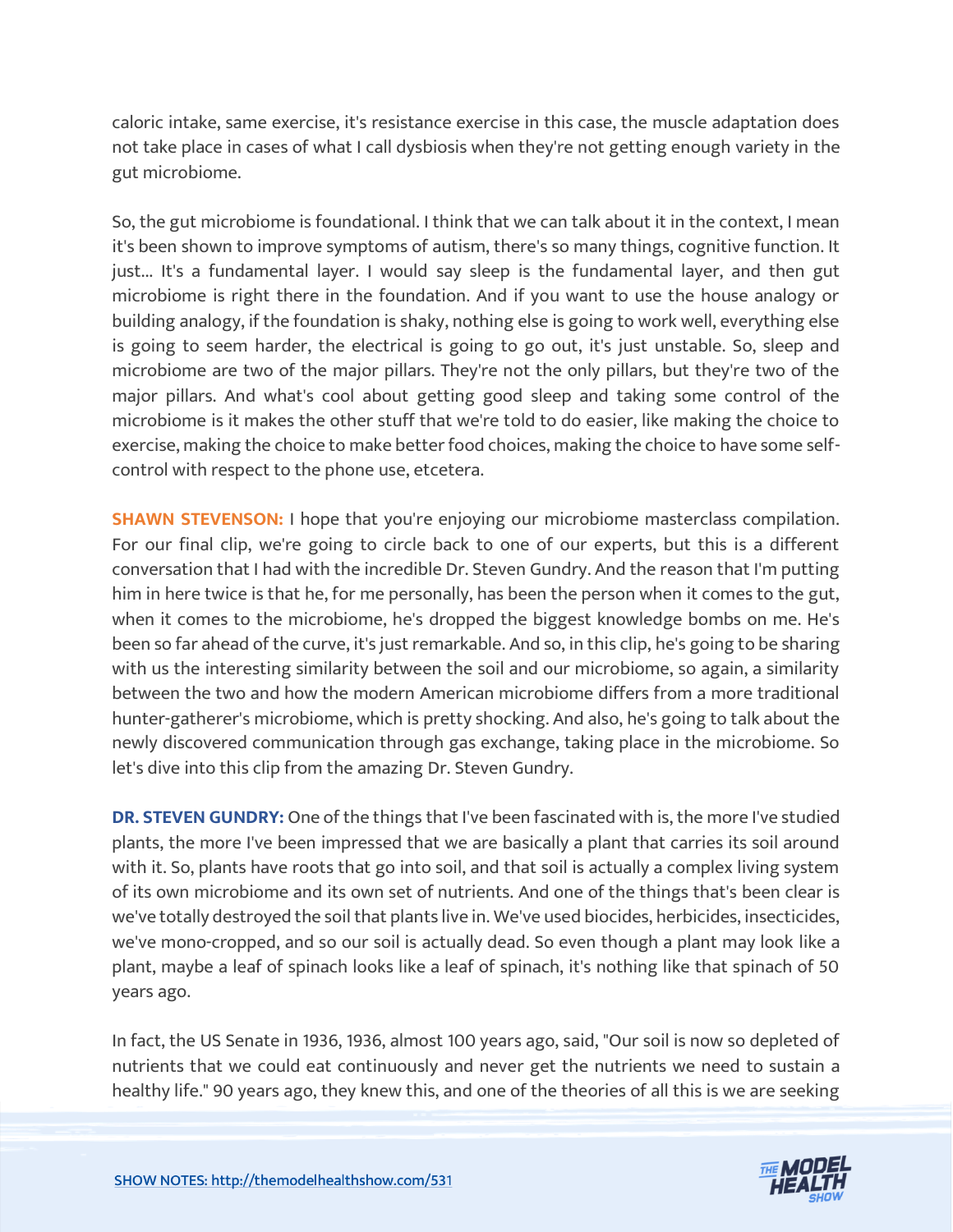out nutrients, and we keep eating until we get those nutrients. And one of the interesting theories of obesity is, guess what, you can eat and eat and eat, and we are nutrient depleted in all of our food sources, and you'll never get them. The second thing that's really exciting is, speaking of the gut, it turns out our gut is the same surface area, the lining of our gut, as a tennis court. And the reason it has such a surface area, 'cause everybody looks down at their gut and say, "There's no tennis court down there," is we actually have roots. We have a shag carpet on the inside of our gut, and these roots are called microvilli, and they literally are similar to the roots of a plant. And the soil of us is actually our microbiome, those trillions and trillions of bacteria and fungi and worms, and the food we make basically compost, if you will, and our roots go into that soil, and we're turning everyone into a great gardener, and if we take care of our soil and take care of our roots, we will actually increase our ability to extract energy from the food we eat.

**SHAWN STEVENSON:** We want to be healthy, robust plants, not necessarily Little Shop of Horrors.

**DR. STEVEN GUNDRY:** Exactly, no. "Feed me, Seymour."

**SHAWN STEVENSON:** So, this gets into the conversation, and I love that analogy, by the way, of we really are plants that have gotten up and walking around, and we've taken the soil with us. But I've said the statement many times, and I talk about this in my book as well, that chronic nutrient deficiency leads to chronic overeating, period.

#### **DR. STEVEN GUNDRY:** Yeah.

**SHAWN STEVENSON:** We have this innate drive through our evolution to seek out nutrients to help our bodies to run processes. Very simple principle, but the more we're eating deficient foods, we might get some substance in our body for a time, but those mechanisms that are calling out for copper, for boron, for magnesium.

**DR. STEVEN GUNDRY:** Magnesium, yeah.

**SHAWN STEVENSON:** Yeah, they're just going to be going off continuously until we get our needs met. And you mentioning that 90 years ago, saying this soil is already just devastated, and where we are today, oh my goodness.

**DR. STEVEN GUNDRY:** Yeah, as I mentioned in the book, this is the US Senate document, it starts one of my chapters. And I actually, when I address physician groups, I actually put the slide up of this quote from the Senate, but I don't put the date, and I ask them, "Guess when this quote from the Senate was," and people say, "Oh, 2000," or "Oh, 1980," and then I flash up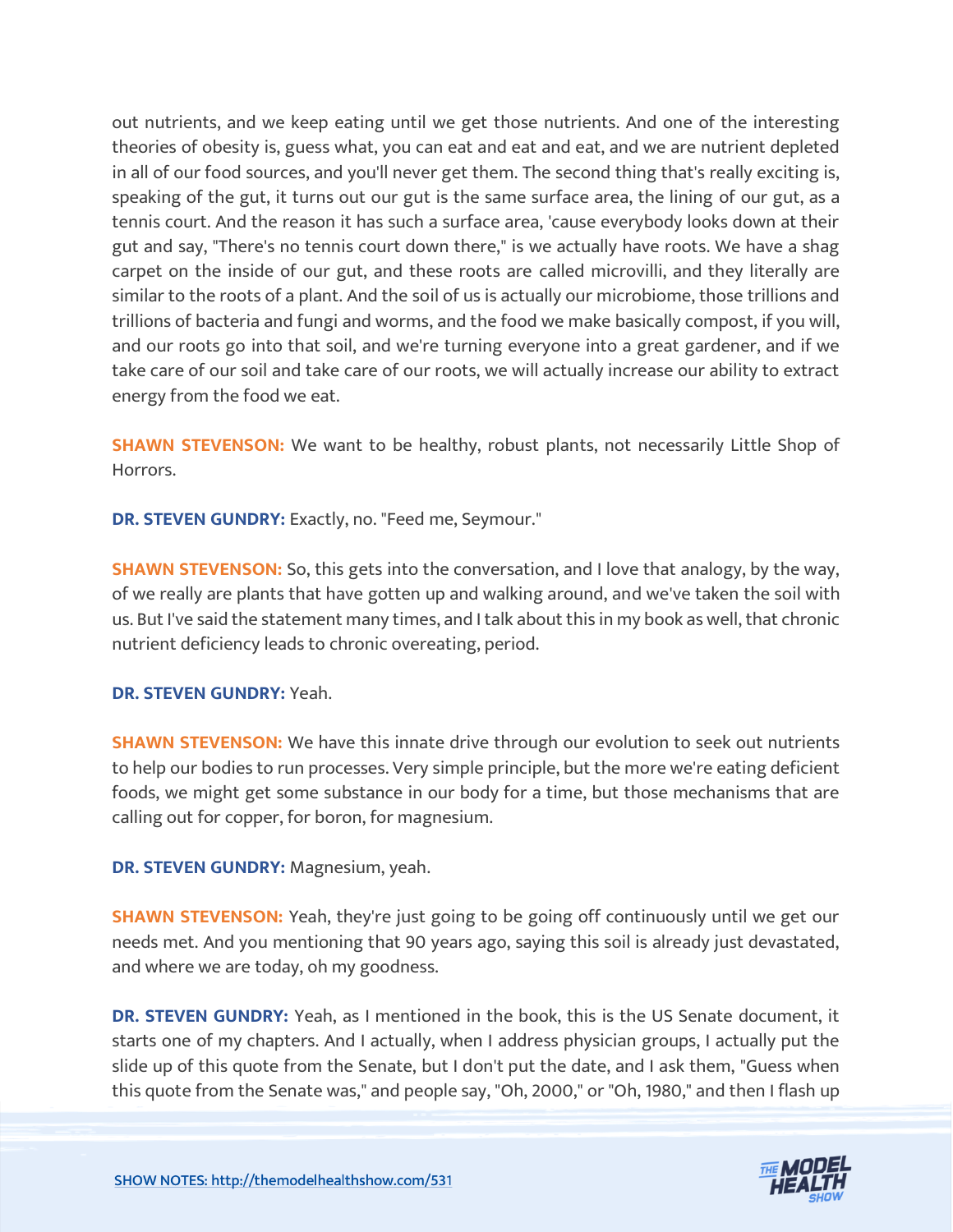1936 and people go, "What?" We've known this long that we've had this problem, and no one's done anything about it.

**SHAWN STEVENSON:** Yeah, until now. We got to make the change.

**DR. STEVEN GUNDRY:** Until now. Now we're going to get the roots and soil back to normal.

**SHAWN STEVENSON:** That's right, I love it.

**DR. STEVEN GUNDRY:** You and I will do it. Come on.

**SHAWN STEVENSON:** Just me and you, hand-in-hand. You know what, this, again, this really gets into the conversation for me of like, what does it look like when we have a robust healthy root system and soil internally? And we know what that looks like based on the data from folks who are eating closer to more of an indigenous diet...

**DR. STEVEN GUNDRY: Exactly.** 

**SHAWN STEVENSON:** Which you talk about as well.

**DR. STEVEN GUNDRY:** Yeah, this was one of the real eye-openers. I knew about this study long ago. The Hadzas in Tanzania are one of the last surviving hunter-gatherers that really stick to their traditional culture. And the men go off hunting every day, they walk eight to 10 miles. The women gather berries and tubers, and they walk on average, three to four miles a day, and they're very thin and very fit. So researchers said, "Gee, let's look at the energy expenditure of these people and compare them to the modern office worker," and I bet you're going to find, because these guys are lean and fit and they're walking all over the place, that these guys are lean and fit 'cause they're burning through energy and they're just energy-consuming, whereas the desk workers, they're sitting there, sitting on their ass all day, and what they found just shocked them. The energy expenditure of the Hadzas was exactly the same as a desk worker. And you go, "What? How can that be?" Well, in research, we have to make a conclusion, otherwise, we won't publish our paper. So, these guys said, "Well, the reason for that is that everyone's got a set amount of energy expenditure, and it's universal across the board." And I went, "What? No." What's happening with these desk workers who clearly aren't producing energy by moving, they're using up their energy with this fire of inflammation, and all their extra energy is being consumed in this fire. And it's...

I mean, it's just the most amazing thing that we had missed, that obvious point. Energy was being produced and consumed, but it was being consumed or rather being used to do things, like walk eight miles.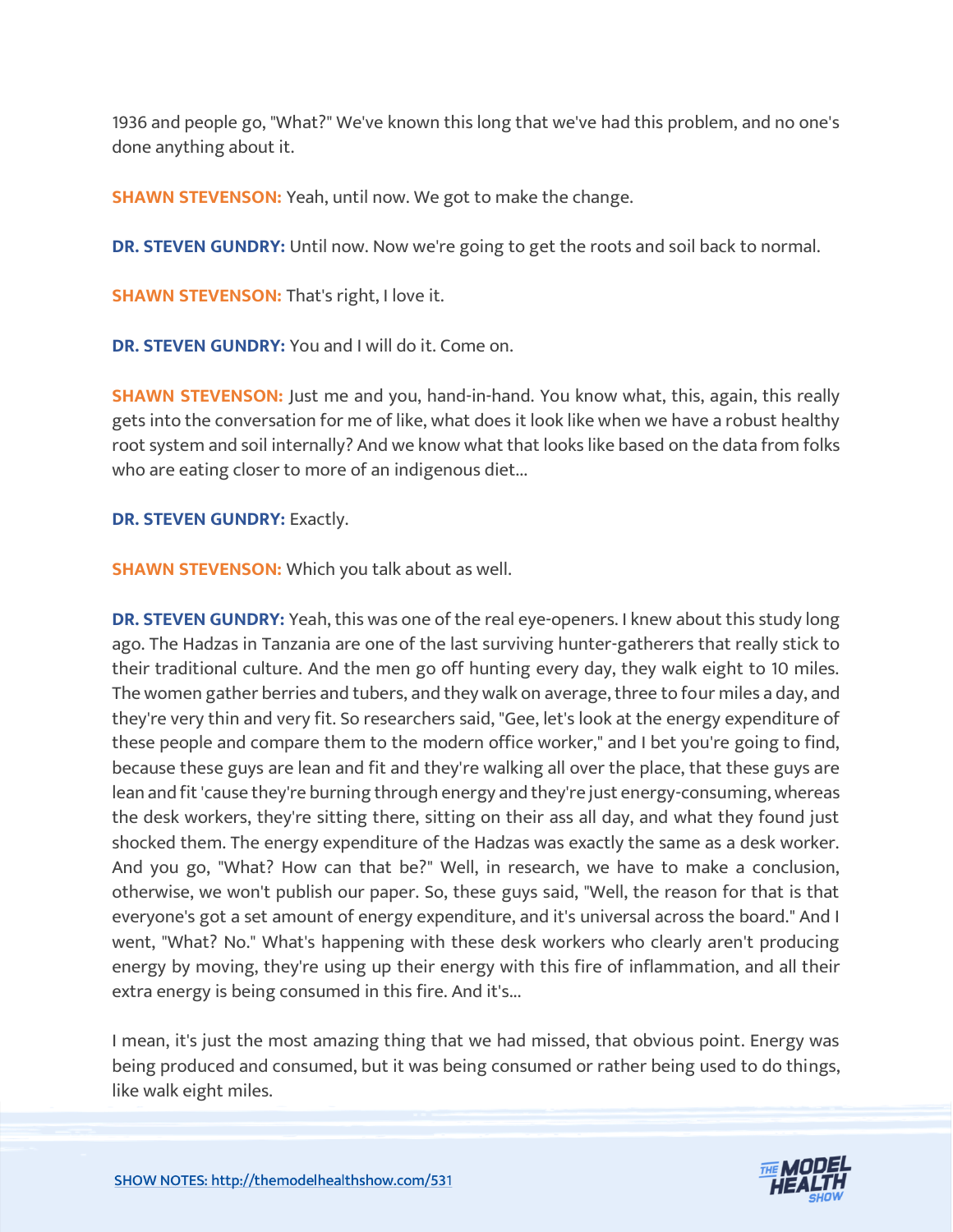**SHAWN STEVENSON:** Right. Man, the human body is just amazing and resilient. Now, what about the microbiome of these folks versus the average person in the western world?

**DR. STEVEN GUNDRY:** I am glad you asked. So, these guys, we'll use them as an example, they vary their diet seasonally. During the summer, which is their dry season, they hunt and eat wild animals. During the wet season, they actually eat a lot of berries and actually consume a lot of honey. And their microbiome changes dramatically from season to season. And the number of species in their microbiome is very, very diverse. It's moving, it's organic, it's like a tropical rain forest, all these different species. You compare that to us, any western diet, and we have a very non-diverse microbiome, we have very few species, and it never changes. And what we think is important is that those species do need to change on a circadian rhythm basis, on a seasonal basis, to actually tell our mitochondria how to produce energy. And this is probably one of the most startling discoveries in the book, and if I may talk about postbiotics.

**SHAWN STEVENSON:** Yes, please, please do.

**DR. STEVEN GUNDRY:** Okay. So, everybody... Postbiotic? What that heck is a postbiotic? So, everybody knows probiotics. These are the friendly bacteria. And you eat your yogurt to get your probiotics. Or you eat your sauerkraut to get your probiotics. Prebiotics are the fibers that friendly bacteria have to eat to, number one, stay alive, and number two, to produce chemical messengers that are called postbiotics, that actually tell mitochondria, their sisters in all of our cells, whether to make a lot of energy or whether to throttle back on energy production. And the discovery of this communication system actually won the Nobel Prize for medicine in 1998, but it's only recently been discovered that there is a language between the microbiome and us, our genes, our cells, that is primarily gases. Like for instance, fun fact, hydrogen gas, so everybody farts, and everybody seems to be embarrassed by farting, but I actually tell readers to step on the gas, because the more gases that people make by eating prebiotics, the more you actually tell your mitochondria to produce more energy.

**SHAWN STEVENSON:** Whoa. That... When I... I literally highlighted this because you talked about how bodily gases are important for our mitochondrial function...

**DR. STEVEN GUNDRY:** Yeah.

**SHAWN STEVENSON:** And neurotransmitter function and hormone signaling, and you labeled these gasotransmitters.

**DR. STEVEN GUNDRY:** Yeah, they're called gasotransmitters or gasomessengers, but it's actually now described as transkingdom communication. So, the kingdom of bacteria and the

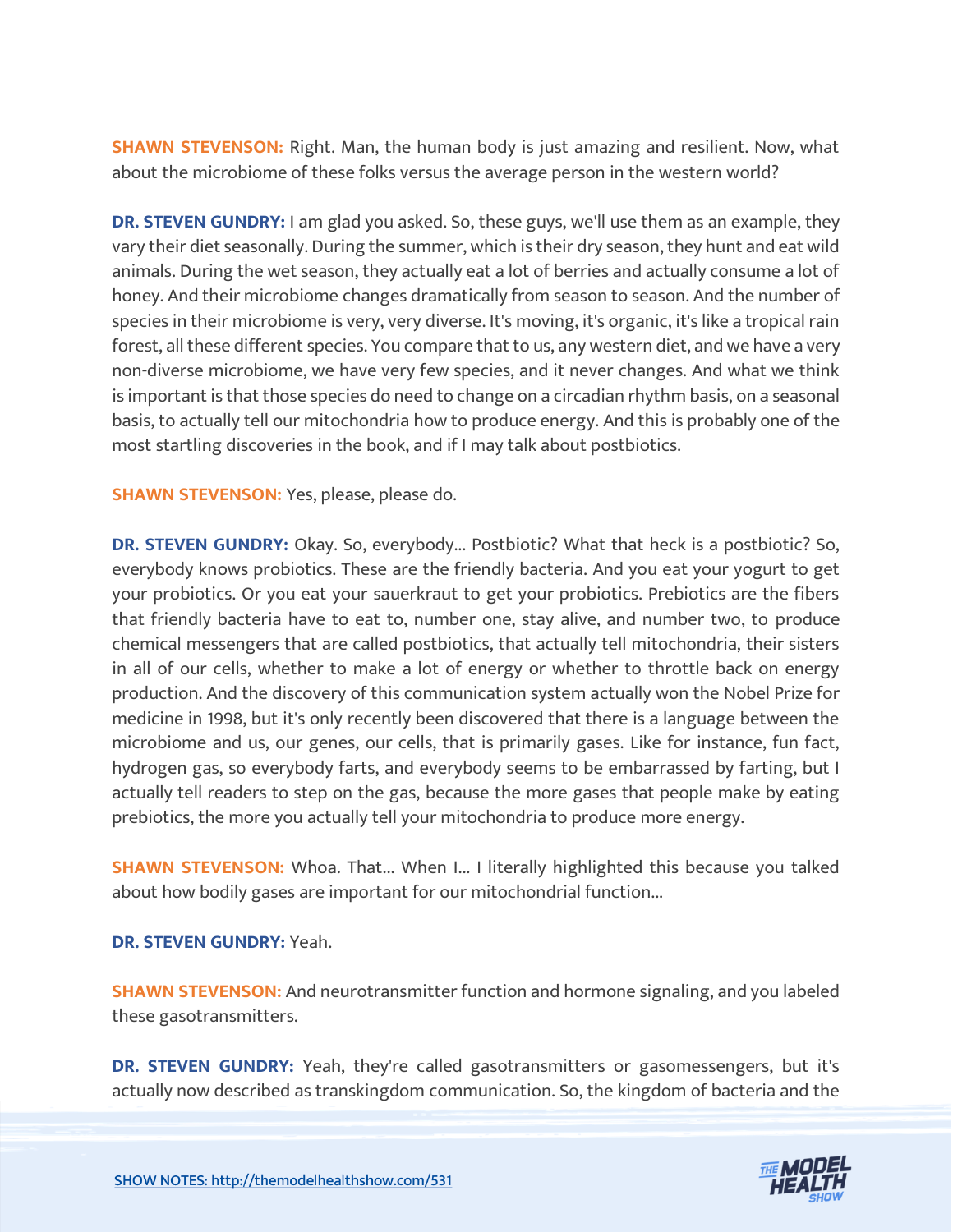kingdom of fungi actually talk to the animal kingdom, and even the plant kingdom, through gases. We knew that there was somehow an exchange of information, but we didn't know what it was. And literally, the discovery of these things is as important as the discovery of the Enigma code in World War II where we broke the German language code in World War II, and it was called Enigma. And this discovery just opens up so many possibilities. Let me give you hydrogen as an example. So, we know from work in Japan that people with Parkinson's Disease and neurodegenerative disease don't have a microbiome that produces hydrogen gas, and people who don't have Parkinson's have a microbiome that produce hydrogen gas. So, you give people with Parkinson's disease hydrogen water, which is hydrogen dissolved in water. They get better as hydrogen... They can absorb hydrogen by drinking it. They get better by replacing hydrogen.

Even something as rotten as hydrogen sulfide, the rotten egg smell, turns out to be incredibly beneficial for telling mitochondria to make energy, number one, and actually give them a substrate to make energy. And it's probably really good for your brain function as well. So, who knew that... In some cultures, it's actually a sign of respect for the chef to break wind at the table.

**SHAWN STEVENSON:** I bet everybody didn't think we'd be talking about farting today. But it's so funny that this is one of those taboo things... Of course, I'm thinking about the scene from Nutty Professor where the family's like talking through farts at the table, but...

**DR. STEVEN GUNDRY:** From Blazing Saddles.

**SHAWN STEVENSON:** Right. It's a classic. So, I think that there's going to be a conflict, this image of, what about gas and bloating? What about IBS? These things versus the healthy performance of gases in our body, which is actually essential.

**DR. STEVEN GUNDRY:** Yeah, that's a great question. And I see a large number of patients with IBS and complaints of gas and bloating, and many of them have tried the FODMAP diet, for example, or the specific carbohydrate diet to eliminate this problem, and I assure my patients, number one, that if you want good mitochondrial health, and if you want good energy production, these diets are the exact opposite of what you want for long-term good health, because you have absolutely starved the most important part of your body of the things they need to eat the microbiome. But what we do is we stepwise re-introduce little bits of these prebiotics, and the whole book is a stepwise introduction of new habits, and this is one of them, a stepwise way. And once you do this, you begin to tolerate those gases, and you get a perfect balance between too little is really bad, too much is really bad, but we want to hit the Goldilocks rule of just right, and that's what we get people to do.